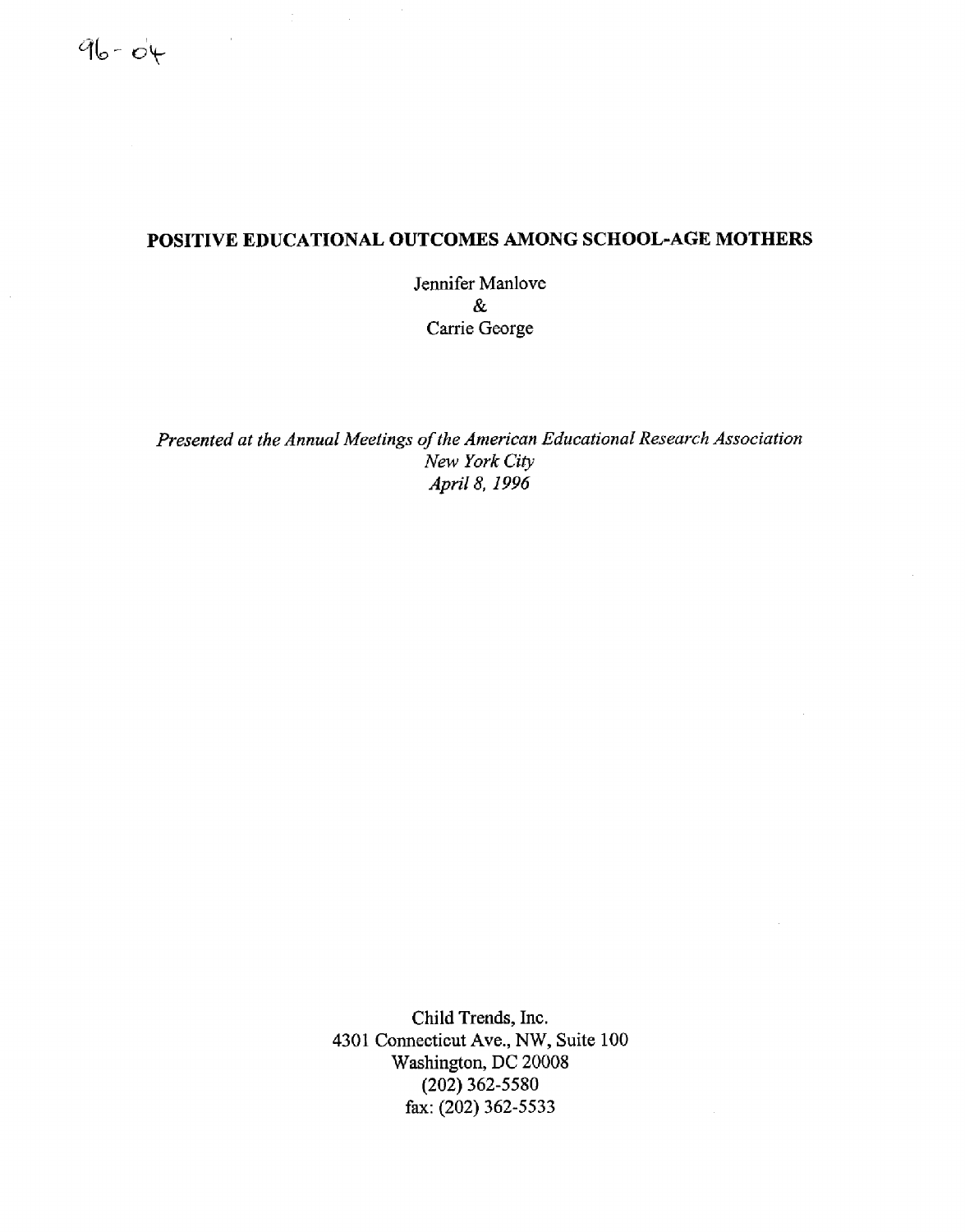## POSITIVE EDUCATIONAL OUTCOMES AMONG SCHOOL-AGE MOTHERS

Jennifer Manlove  $\boldsymbol{\mathcal{X}}$ Carrie George

Presented at the Annual Meetings of the American Educational Research Association New York City April 8, 1996

> Child Trends, Inc. 4301 Connecticut Ave., NW, Suite 100 Washington, DC 20008  $(202)$  362-5580 fax: (202) 362-5533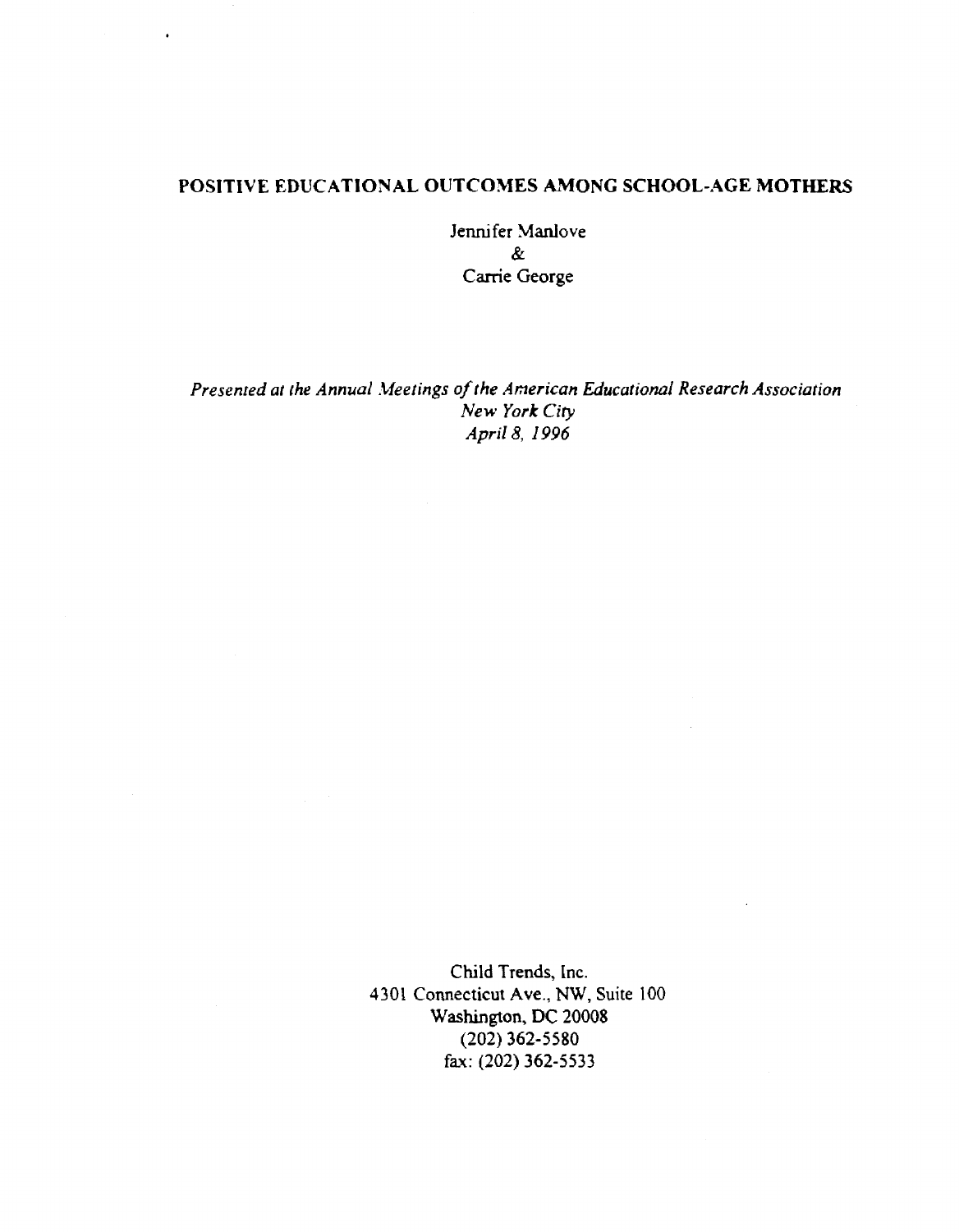#### INTRODUCTION

Public concern surrounding the issue of teenage motherhood has recently accelerated, due to the unusually high teenage birth rate in the United States, combined with the negative life outcomes associated with having **a teenage** birth. The teenage birth rate. which declined in the U.S. during the 1960s and 1970s, has shown a sharp rise since the mid-1980s. Between 1986 and 1991, the teenage birth rate rose by 25 percent, from 50.2 to 62.1 births per thousand teens, **after which it declined slightly to 59 .6 per thousand in 1943 (Moore & Snyder,** 1996). The U.S. teenage birthrate remains substantially higher than birthrates in comparable industrialized countries.

## **BACKGROUND**

On average, ;**eenage mothers** have lower levels of educational attainment than other women; however, there has been some debate regarding causal linkages between educational attainment and fertility (Luker 1991). During the 1970s and early 1980s, a number of studies expiored the relative influence of dropping out, educational attainment and the timing of motherhood. Most of this **research** showed **a strong influence** of educational **attainment and aspirations on age at first** birth, with a **smaller causal** effect of age at first birth **on subsequent** educational attainment (Hofferth & Moore 1979; Marini 1984; Rindfuss et al., 1980).<sup>1</sup> While this research was innovative, subsequent institutional changes in school-level policies, including the passage of Title IX in  $1972<sup>2</sup>$  and programs targeted to at-risk teens, may have altered the association between school-age motherhood and educational outcomes (Upchurch and McCarthy 1989).

More recent studies of the relationship between teenage motherhood and educational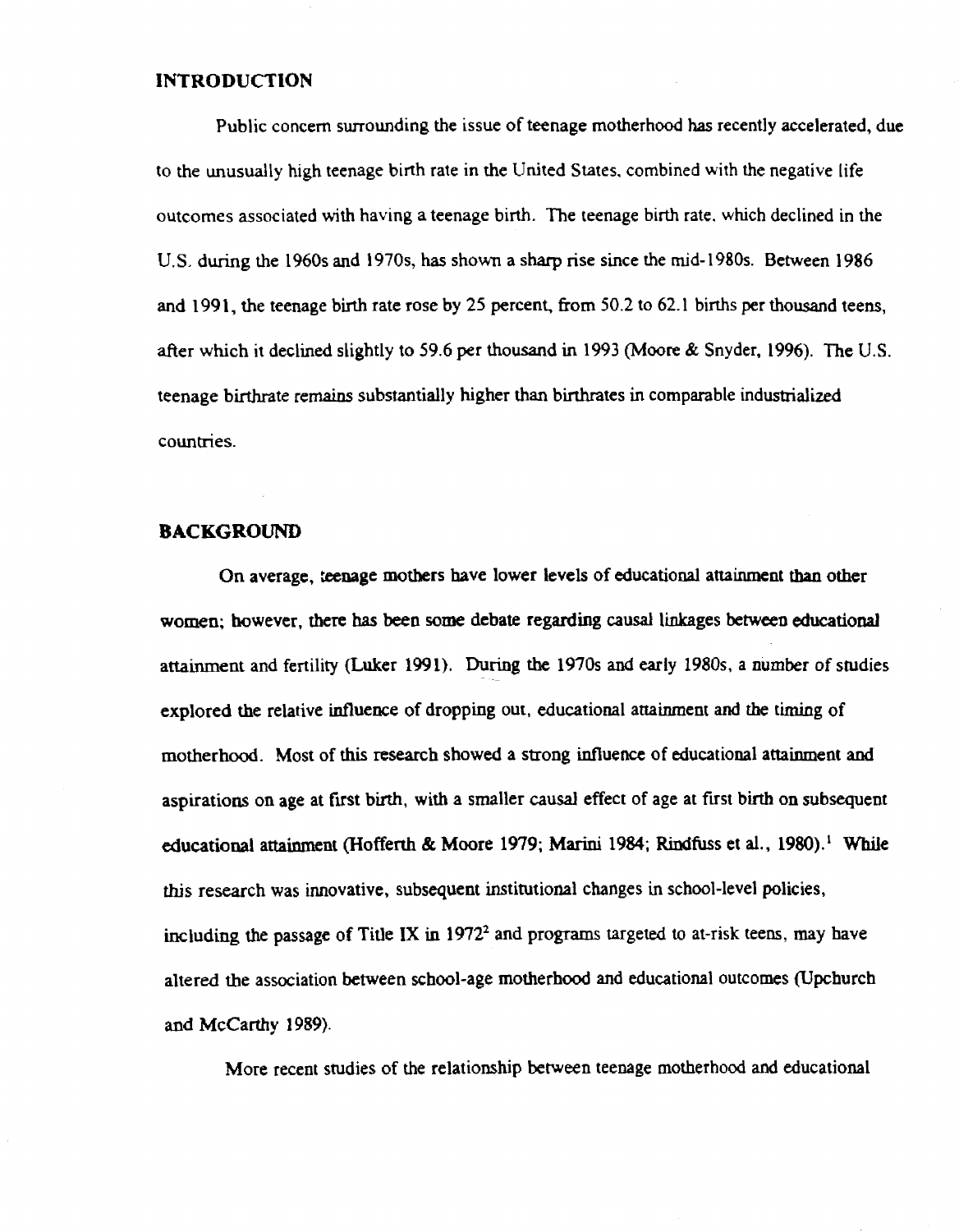attainment use multiple methods to examine the educational consequences of age at first birth. These **studies can be broken down into categories of a) sibling** fertility **models,** which control for variation across families and yield mixed results about the effects of teenage parenthood on educational attainment (Geronimus & Korenman 1992; Hoffman, Foster & Furstenberg 1993): b) studies that control for the endogeneity of educational attainment and teenage motherhood and argue that there may be underlying opportunities that jointly influence decisions about education and fertility (Klepinger, Lundberg & Plotnick 1995; Moore et al., 1993; Olsen & Farkas 1989; Ribar 1993); and c) studies of the relative timing of first birth, dropout, and high school completion which yield mixed interpretations of the influence of having a teenage birth on dropping out of school or completing high school (Anderson 1993; Upchurch & McCarthy 1990). Most recent studies have found small effects of age at first birth on high school completion, after controlling for background factors. It appears that teenage mothers are more likely to drop out of school and have lower levels of educational attainment than women who postpone childbearing (Maynard 1995; Scott-Jones 1991).

While there has been substantial debate regarding the educational consequences of having a teenage birth in comparison to postponing childbearing past the teenage years, there has been limited research on positive educational outcomes within a sample of teenage mothers. One such study examined later life outcomes among a sample of African American teenage mothers from Baltimore. In this study, Furstenberg et al. (1987) found that teenage mothers who finished high school had reduced odds of economic dependence and large family size and greater odds of attaining economic security in later life.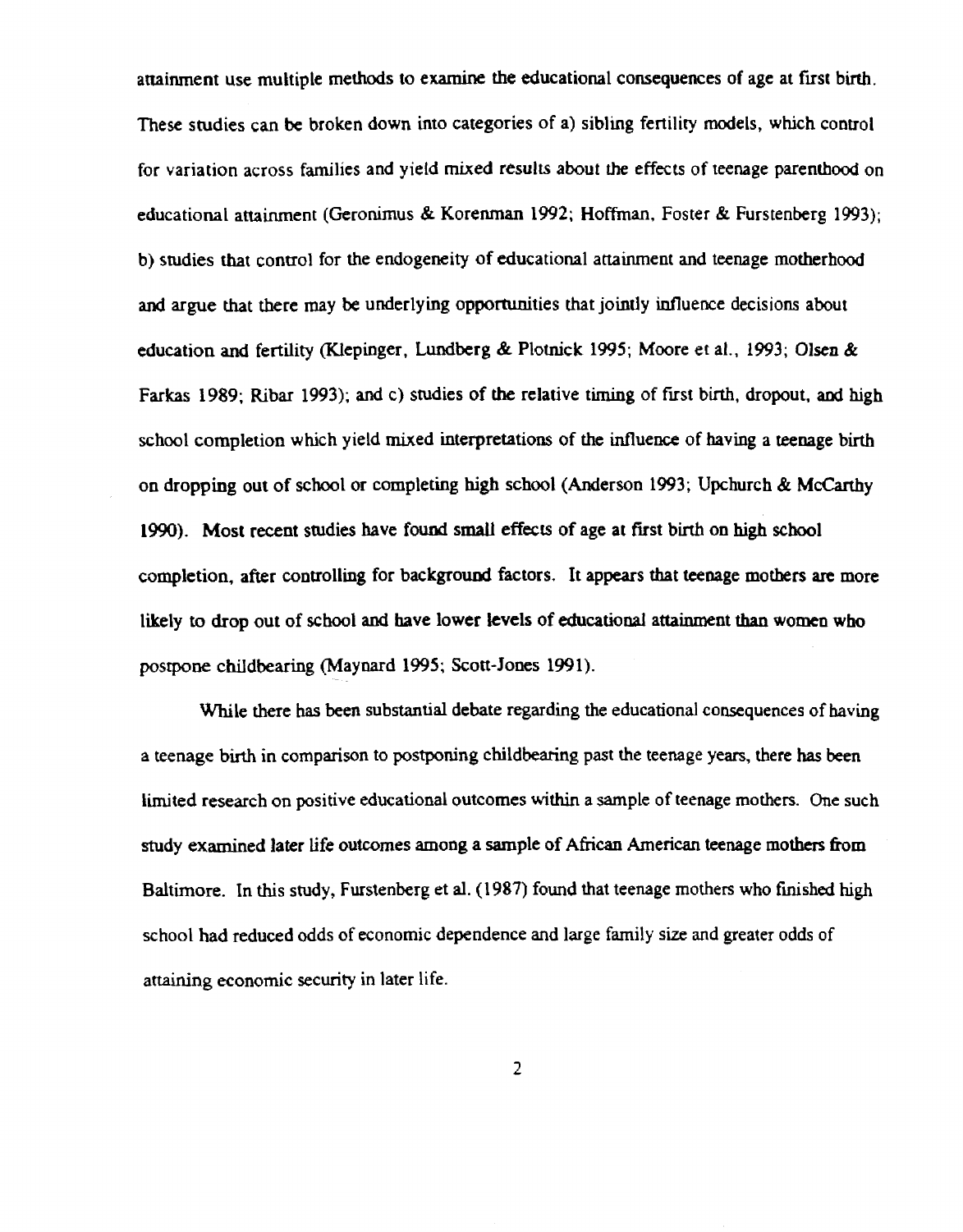# Proposed Antecedents of Educational Outcomes Among School-Age Mothers

A study of factors associated with positive educational outcomes among teenage mothers can be informed by the large body of literature that examines antecedents of high school dropout and high school completion. Factors identified in the literature which are relevant to this study are outlined below.

Family Background and Family Supports. Family background characteristics, including higher levels of parental education and income, living in an intact family, and residing outside of the southern United States all have a demonstrated positive relationship with remaining in school (Ekstrom et al. 1986; Wehlage & Rutter 1986). In addition, Forste & Tienda (1992) found that teenage motherhood influences eventual educational outcomes to a lesser extent for African American teens than for whites or Hispanics. A status attainment perspective hypothesizes that family socioeconomic status (SES) influences educational outcomes through individual educational attainments and preferences. For example, higher SES families are generally more able to provide conducive learning environments than other parents and offer greater cultural and material resources to facilitate involvement in their teen's education (Clausen 1986; Lareau 1989).

School Characteristics. The type of school that a teen attends may contribute to her subsequent educational outcomes. High-income schools may have more resources, curricula oriented to higher achieving students, and students with higher levels of performance who are less likely to drop out than other schools (Lee & Bryk 1988; Mayer 1991). School-level factors may also mediate the influence of family background on educational outcomes among teenage mothers. For instance, Bryk & Thum (1989) found that at-risk youth especially benefit from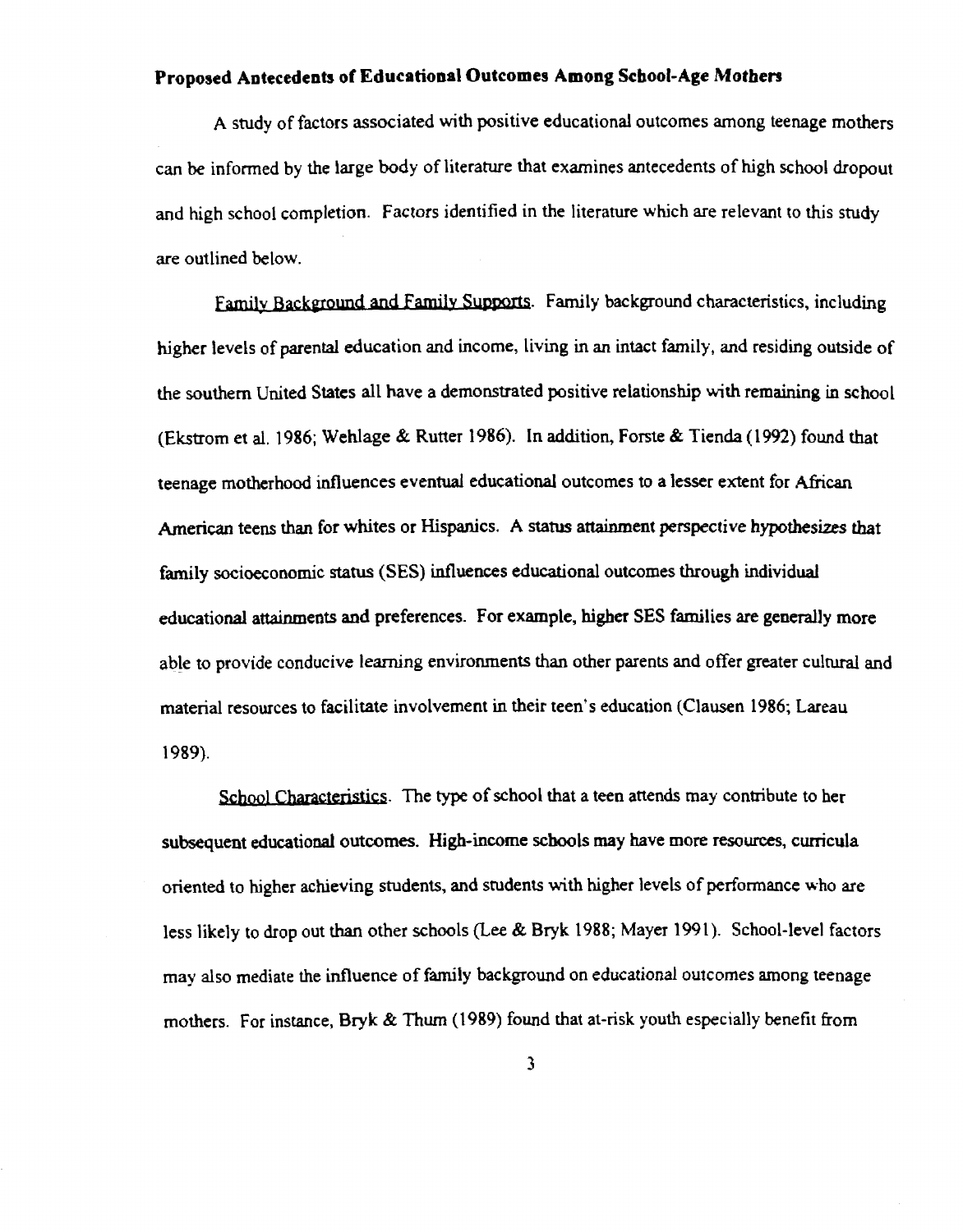attending schools that emphasize academic involvement and have engaged teaching staff, while Brooks-Gunn, Guang, & Furstenberg (1993} found that black students **attending** racially diverse schools had a reduced risk of dropping out. Specific **programs** w~thin schools, **such as sex** education classes targeted to preventing teenage pregnancy, may also influence educational outcomes among school-age mothers. Teen mothers who are discouraged in school may have fewer opportunity **costs associated** with dropping out of school. An extensive body of **literature** documents the inequitable influence of ability grouping and curricular tracking on educational outcomes, especially among disadvantaged students who have been over-represented in nonacademic tracks (see Gamoran & Berends 1987; Slavin 1990 for reviews). Placement in a nonacademic track is associated with losses to achievement and lowered aspirations, largely as the **result** of lower **instructional** quality (Oakes et al., 1992). Altematively, **positive edueational** labels may be associated with greater involvement in education and a lower likelihood of dropping out of school.

**F.ducational Performance and Involvement.** An opportunity cost approach to educational outcomes hypothesizes that teens who are performing well and engaged in school have greater opportunity costs associated with dropping out of schaol than other teens . Eckstrom et al. (1988} show that low academic achievement, indicated by low test scores and low grades, is associated with an increased risk of dropping out of school. In addition, students with no plans to attend postsecondary school **are also** more likely to drop out.

Characteristics at First Birth. The relative timing and sequencing of life events, such as getting married, dropping out of school, and having a first birth, may also influence educational outcomes **among teen** mothers. For example, Upchurch (1993} suggests **that among** a sample of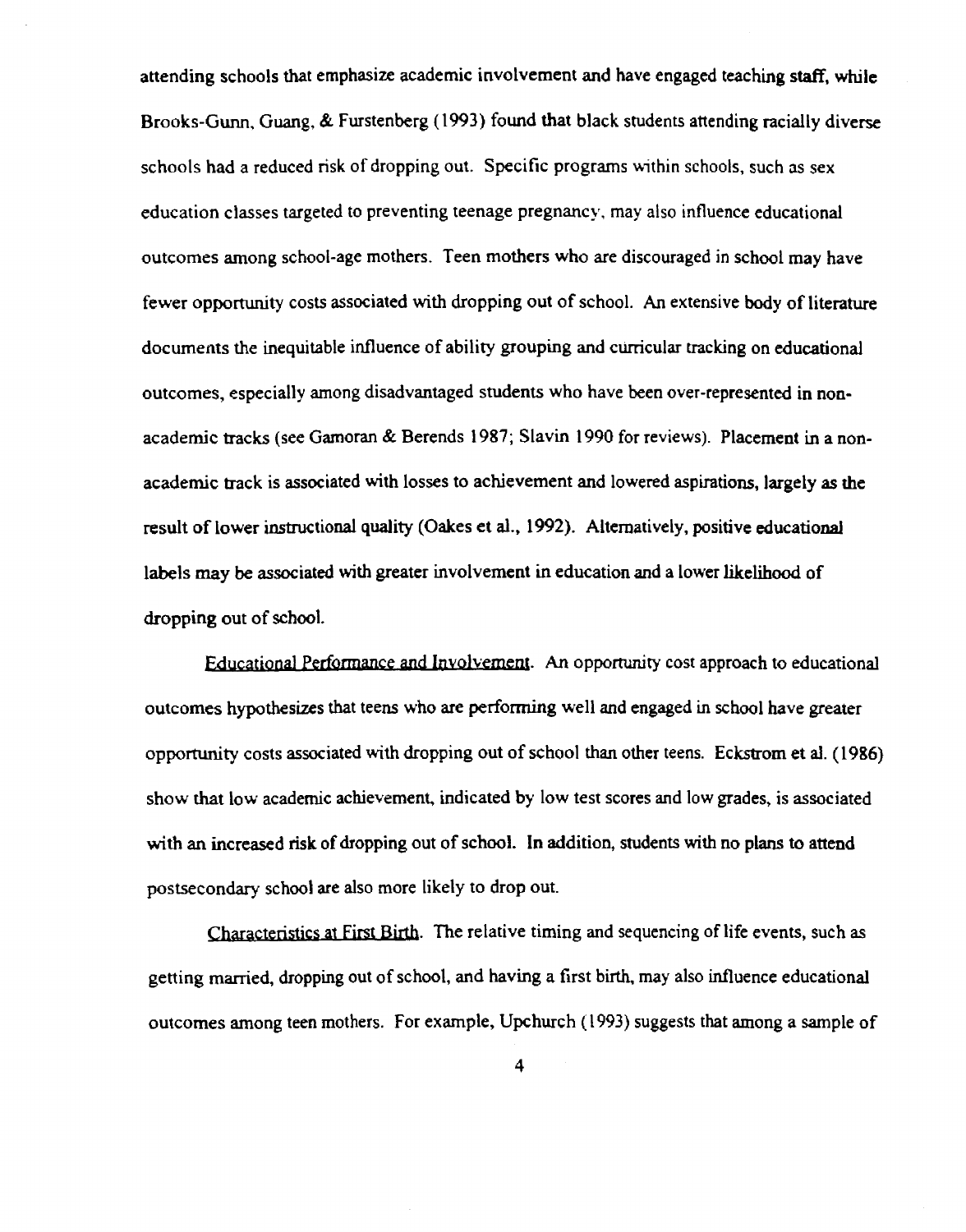teenage mothers, those who dropped out prior to pregnancy were the most disadvantaged **subgroup who were at risk** for especially **negative life outcornes.** Upchurch & McCarthy (1990) also suggest that while teen mothers who remain enrolled in school are as likely to eventually graduate as women who do not have a teenage birth, that having a birth after dropping out reduces the likelihood **of graduating.**

## **DATA AND METHODS**

This paper identifies characteristics associated with positive educational outcomes among a contemporary sarnple of **teenage mothers.** lt employs **an ecological** framework to consider **multiple aspects** of the lives **of teenage mothers.** Hypothesized **characteristics associated with** positive educational outcomes **are rneasured** at the family-level, individual-level, and schoollevel. A life-course approach allows us to consider whether the relative timing and sequencing of life events (including dropping out of school and having a first birth) influence the risk of negative educational outcomes. We employ an opportunity cost hypothesis to test whether teenage mothers who are engaged in social institutions such as school, and who receive support from their **families, are more** likely **than disengaged teenage mothers** to have positive **educational** outcomes.

#### Data

The paper uses the National Education Longitudinal Study of 1988 (NELS:88). These data provide a rich source of longitudinal information on family background, family formation, **educational attainments, marital status and age at fust** birth. NELS :88, collected by **the National Center for Education Statistics** (NCES), **is a nationally representative sample of American**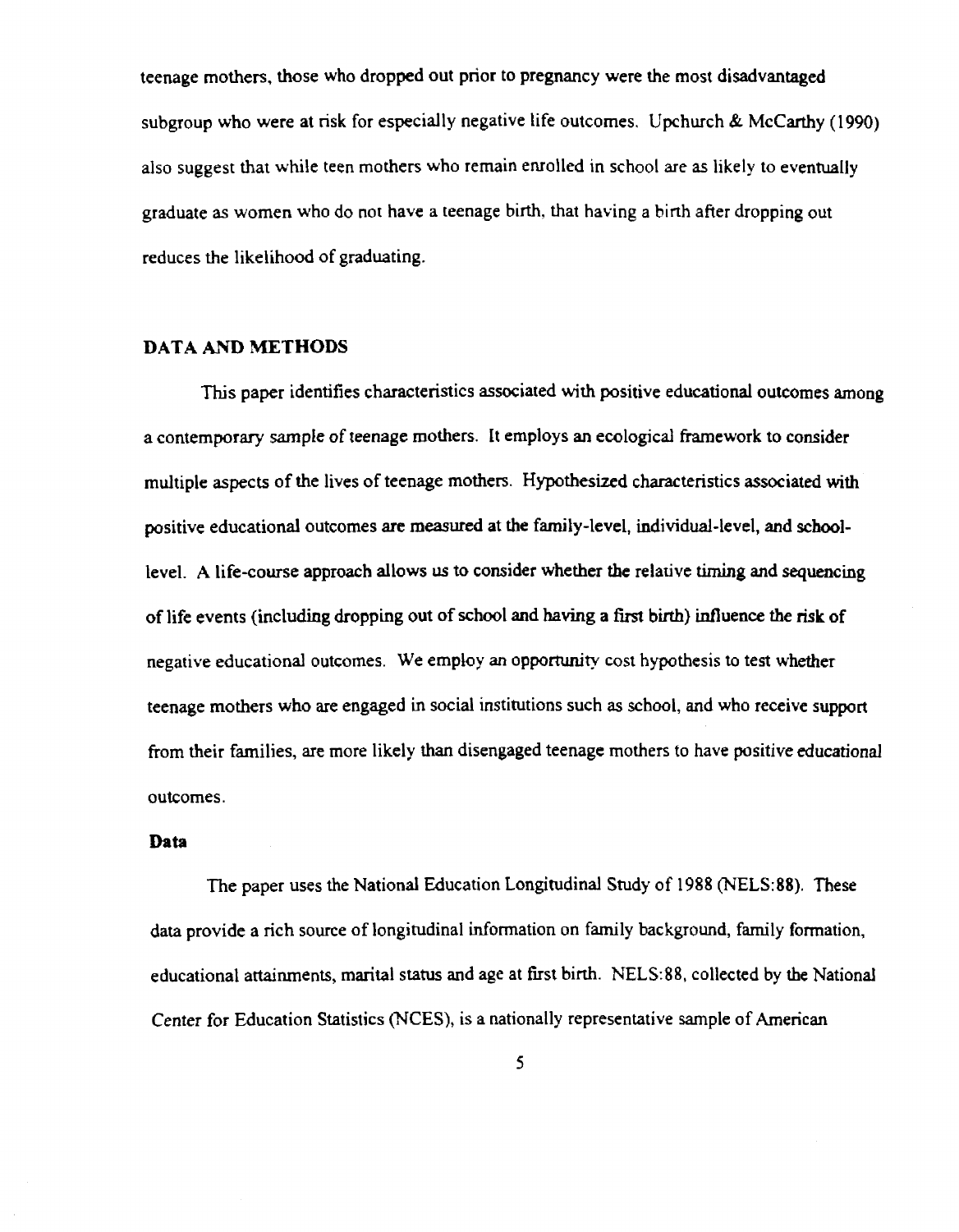students who were enrolled in 8th grade in 1988, and were followed over time until the latest wave of the study was collected in 1994.

NELS :88 is **a longitudinal study of approximately** 25,000 U .S . youth **that pravides trend** data about critical transitions experienced by young people as they progress through high school. complete school or drop out, and make the transition to adulthood (NCES 1994). The data set includes questions on the pazenthood status of **the 8th grade** cohort over time **ar,d a** follow-up of students who dropped out of school after the 8th grade interview . Data collection consisted of four phases, **including: 1) a base year** survey **conducted in 1988, when the students were in 8th** grade; 2) a first follow-up of in school students and dropouts in 1990, when students had reached tenth grade or the equivalent; 3} a second follow-up of in school students and dropouts in 1992, when the students were in twelfth grade or the equivalent; and 4) a third follow-up of individuals conducted in 1994, to capture **information** about family **farmation,** post secondary **education, and** labor force participation. NELS:88 contains over samples of Hispanic and Asian/Pacific Islander students.

Unfortunately, because of the government furlough, data aze not yet available for the third follow-up, so we only have data available for the equivalent of twelfth grade (four years after **eighth grade) .** This **paper addresses positive educational outcomes among a sample of 602** school-age mothers. Future revisions to the paper will include information from the third followup, which provides detailed educational histories (including high school completion, GED or other equivalency completion, and enrollment in further schooling after the equivalent of twelfth grade); occupational information; assessments of fertility outcomes (including the total number of children barn during the teen years and their birth dates}; and marital trajectories (including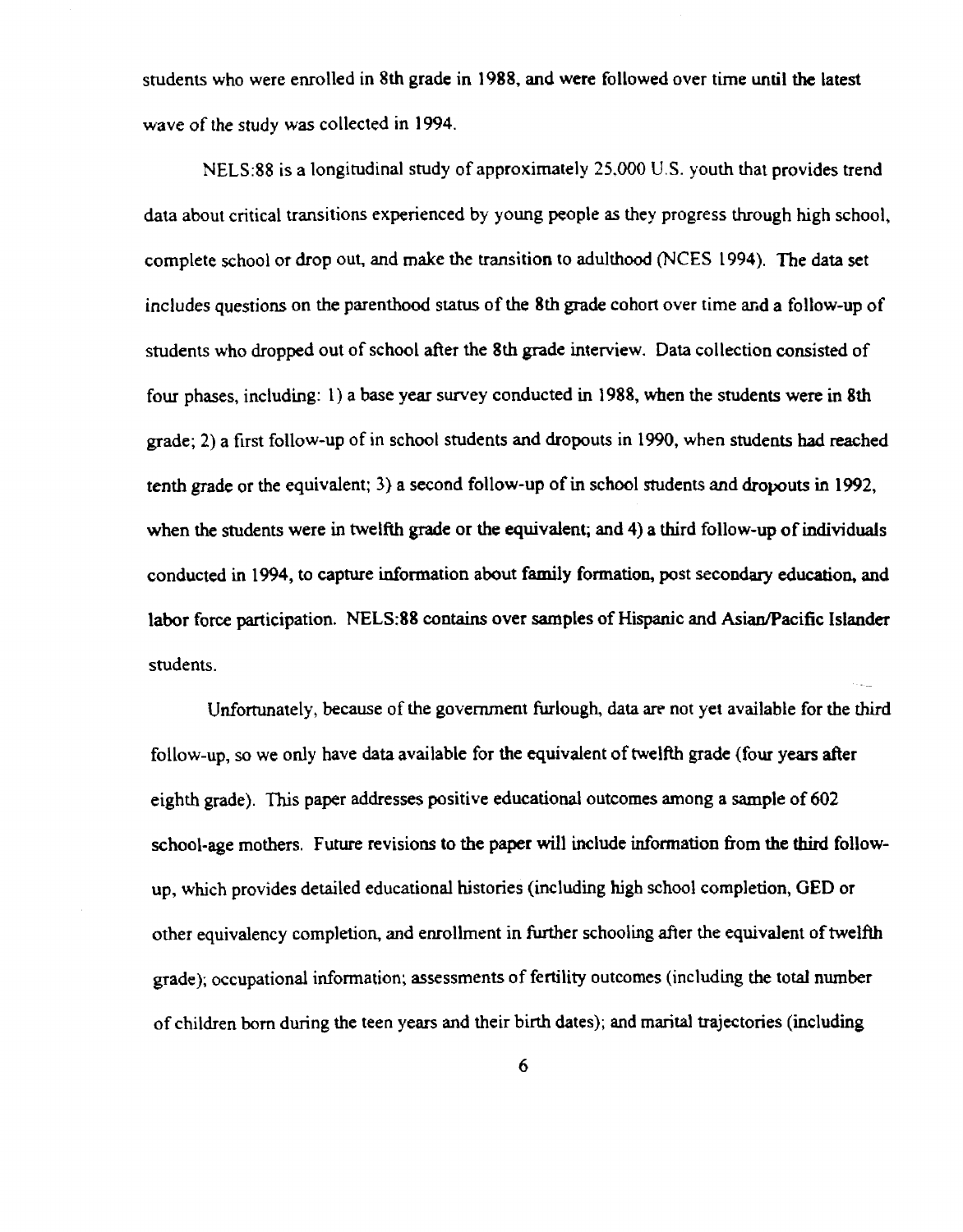date of first marriage, separations and/or divorces, and total number of marriages).

## Measures

This **paper explores the influence of 1) family background and family supports ; 2) schoo <sup>l</sup>** characteristics; and 3) individual characteristics on outcomes among a sample of school-age mothers. We test whether family background factors measured in the eighth grade help explain the likelihood of being enrolled in school or in an alternative program in the equivalent of twelfth grade . Dummy variables for African American, Hispanic, and white' **teens are** included to control for racelethnicity **differences** in autcomes **among teenage** mothers. Other family background variables include the age of the respondent's mother, parental socioeconomic status (including father's and mother's education level and occupation, and family income), famil y structure (whether the teen lived with two biological parents) and whether the teen attended a school in an urban area or in the South. Parental involvement (based on whether parents attend parent-teacher organization meetings, volunteer in school, or attend school meetings) and respondent's perception of her mother's aspirations for her educational attainmert are also inc luded.

School-level variables include current (for in-school students) or most recent (for dropouts) school program enrolled in, including academic track, vocational track or general track. In the eighth grade, attending sex education classes one or more times a week was measured. An index of school safety and crime was created from student reports about the degree to which the following are a problem in their schools: physical conflict among students, robbery or theft, vandalism of school property, student use of alcohol, student use of illegal drugs, student possession af weapons, physical abuse of teachers, and verbal abuse of teachers ,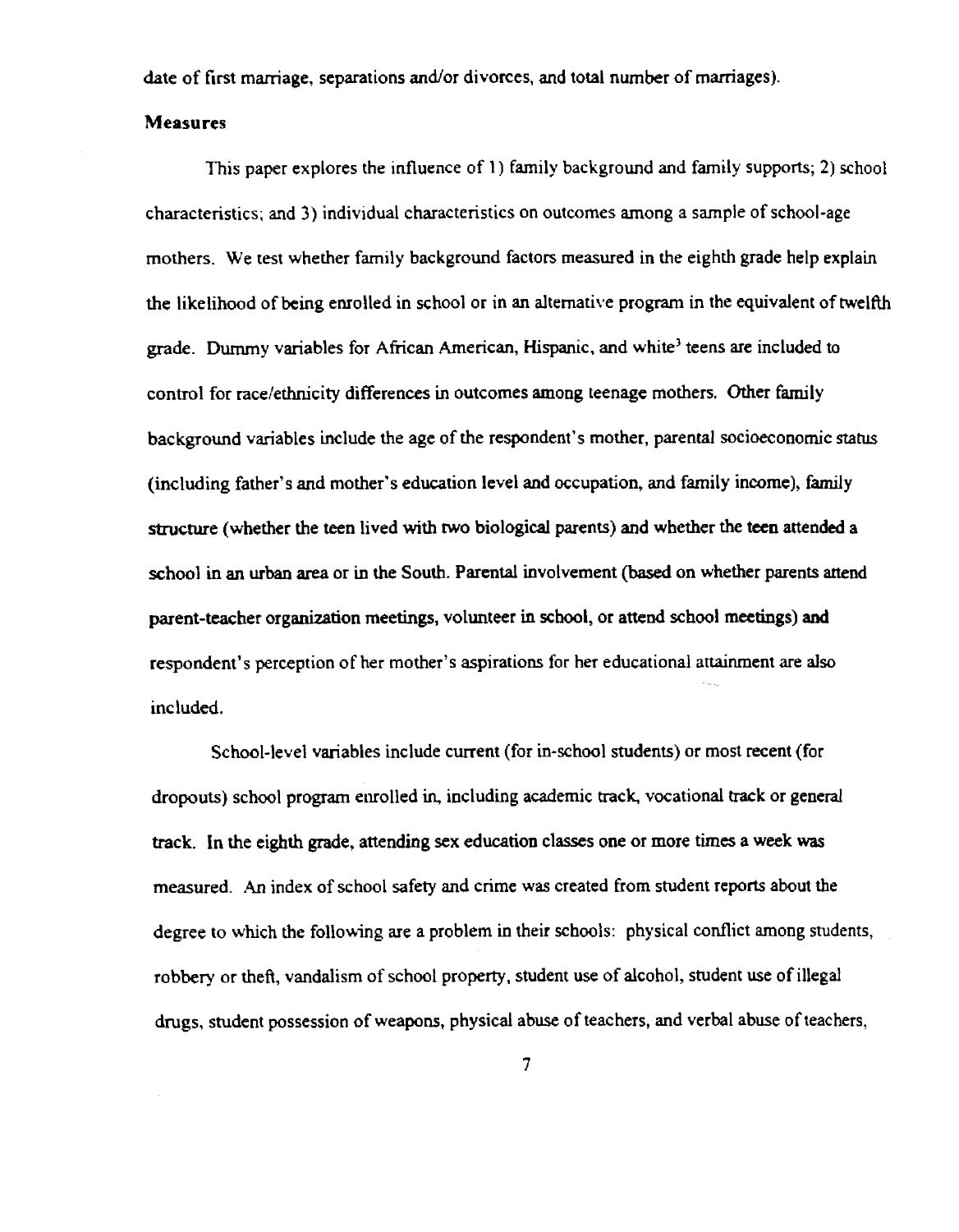where response categories are "serious," "moderate," "minor" and "not at all." A high score indicates a low degree of problems and ranges from 0 to 24, with an alpha of  $0.91$ . Also included is a school report of the percentage of students receiving free school lunches, as a proxy for school socioeconomic composition, and a dummy that flags students in schoals with low minority populations (0-5 percent minority).

lndividual characteristics measured in eighth grade include test scares, grades, and postsecondary **educational aspirations.** A dichotomous **variable measures** whether the **teen was** behind grade in eighth grade by **flagging students who were age** 15 or older. Another dichotomous variable identifies students for whom both of two sampled eighth grade teachers rated them as low ability. A final dumnry variable indicates students who have changed schools four or more times between first and eighth grade (excluding changes due to promotion, e.g., into middle school or high school}.

Measures taken from the time of the first birth include the teen's age at the birth of her first child, whether the teen dropped out prior to her first pregnancy, and whether the teen was married at the time of her first birth. In addition, marital status after first birth is measured. Another **variable flags students** who had a birrh **priar to the eighth grade.**

#### Methods

This paper uses multinomial logit models to test the relative likelihood that teenage mothers have one of three outcomes: 1) stayed in high school; 2) had dropped out at some point and were enroiled **in an alternative** or GED program; or 3) had drapped out and **were not enrolled** in an educational program at the equivalent of twelfth grade. Multinomial logistic models are suitable when response variables consist of a discrete set of choices (in this case, three mutually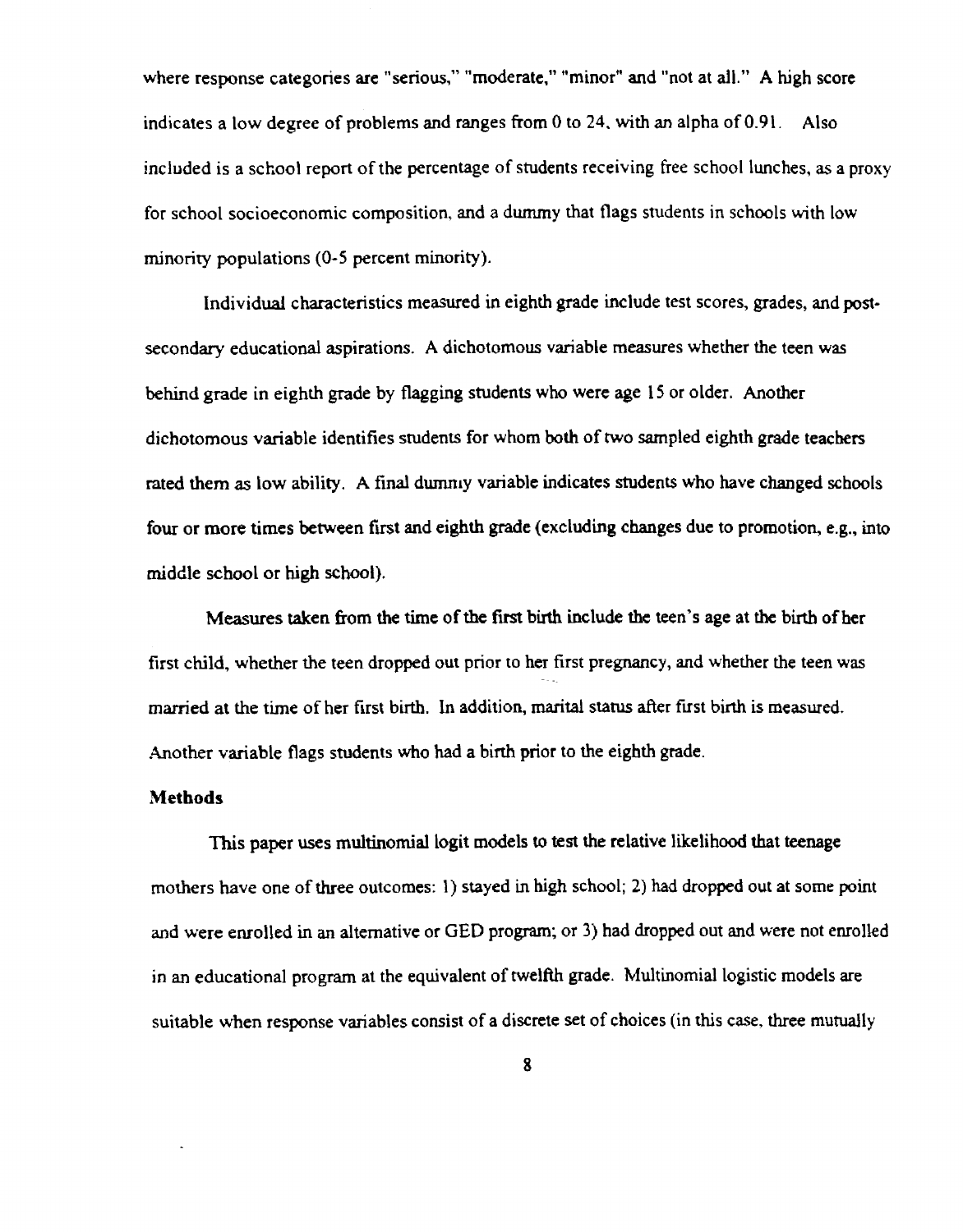exclusive outcomes) which are not ordered (Agresti, 1990). The reference category in these analyses **consists of teenage** mothers who had dropped out of school and were not **enrolled in an** alternative program. All analyses use the NELS:88 panel weights.<sup>4</sup>

## RESULTS

## Descriptive Analysis

Table 1 presents descriptive information on teenage mothers by their status at the time of the equivalent of twelfth grade (currently enrolled teen mothers; teen mothers enrolled in an alternative or GED program; and dropouts). As a comparison category, characteristics of teens who did not have a school-age birth are reported in the fourth column. According to this table, almost half of the teenage mothers (49 .4 percent} were dropouts at the time of the secand follow**up, almost** a fifth (**19.1 percent} were alternative students enrolled in** a GED or other **program, <sup>5</sup>** and less than a third (31.5 percent) were currently enrolled in school. Significance levels compare differences in means between dropouts and the other two categories of teenage mothers.

#### (Table 1 about here)

The first two rows of Table 1 report that the three categories of teenage mothers were not significantly different in age at first birth; however, in-school teenage mothers were younger in twelfth grade (18.2 years) than alternative student teen mothers (18.9 years) or dropout teen mothers (18.7 years). The racial/ethnic background of teenage mothers also appears to be related **to outcomes. For instance, dropout teenage mothers were more** likely **to be Hispanic than** alternative or in-school teen mothers, while in-school and alternative teen mothers were more likely to be African American. This reflects the higher likelihood that African Ameriean teen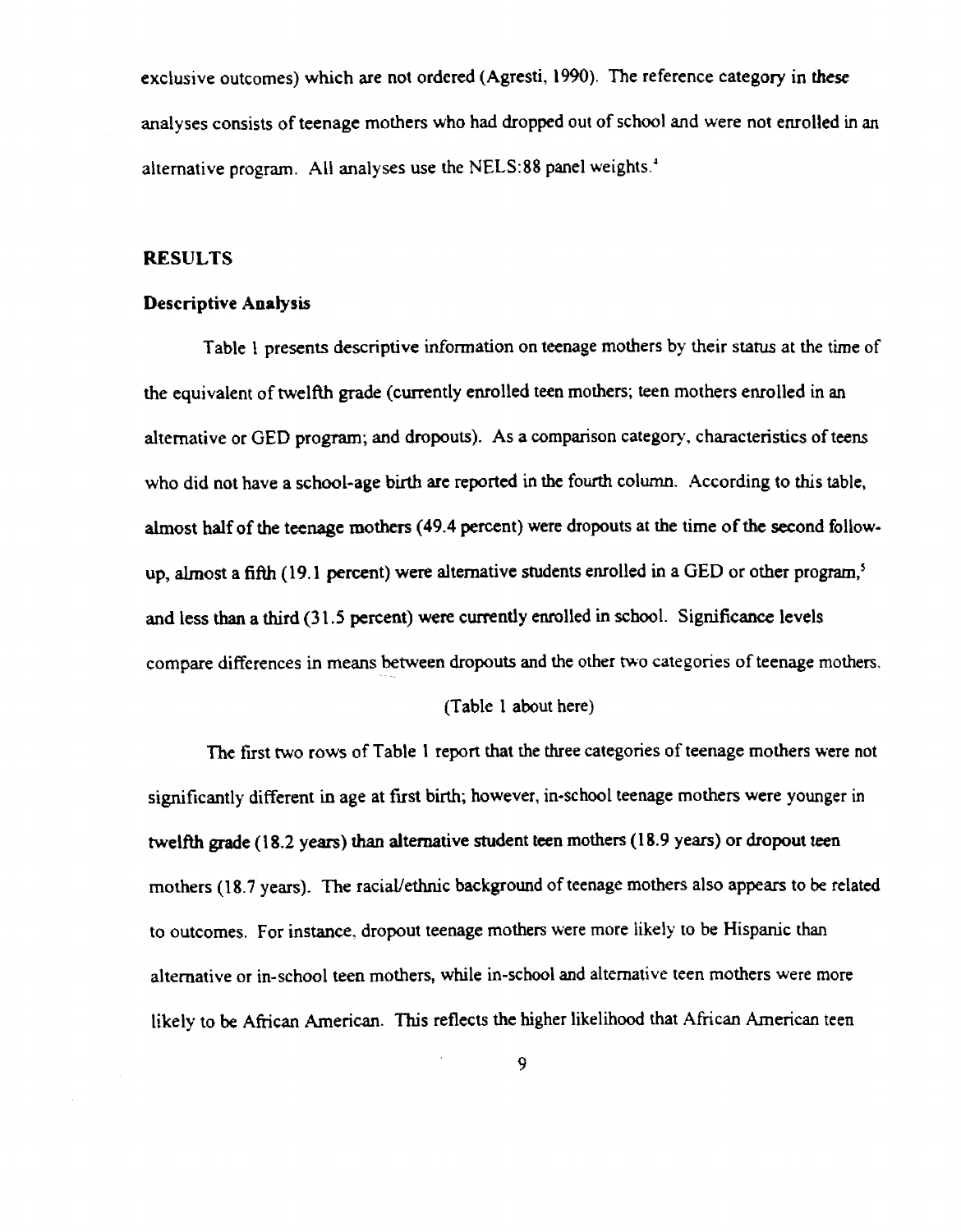mothers remain in school. In-school teen mothers were slightly less likely to be white than dropout teen mothers. Other family background factors associated with outcomes among teenage mothers include parity (with dropout teen mothers being significanily higher parity births themselves than the other two categories); family SES (dropout teen mothers having significantly lower SES than the other two categories); and living arrangements in eighth grade. Less than half of teen mothers who dropped out (39.0 percent) or became alternative students  $(38.4$  percent) lived with both of their biological parents in eighth grade in comparison with about half (51.1 percent) of teen mothers who remained in school by the equivalent of twelfth. This is in comparison with 69 percent of the sample of teens who did not have a school-age birth.

Family-school variables are also associated with outcomes. In-school teen mothers had parents with higher levels of involvement than dropout teen mothers. Surprisingly, the lowest **average level** of parental involvement **was among** alternative student teen mothers { .36j, which is significantly lower than parental involvement among dropout teen mothers. Finally, maternal aspirations for their daughter's education were significantly higher among alternative student teen mothers than drop out teen mothers.

School variables also appear to be related to outcomes among teen mothers. For example, in-school teen mothers were more likely than dropout teen mothers to be in an academic or vocational program and less likely to attend a general high school program (measured at the last time they attended school), while alternative student mothers were more likely than dropout teen mothers to attend a vocational program and less likely to attend **a general** program. On average, teen mothers who were in school at the equivalent of their senior year were more likely than dropout teen mothers to attend a school with feu minority students.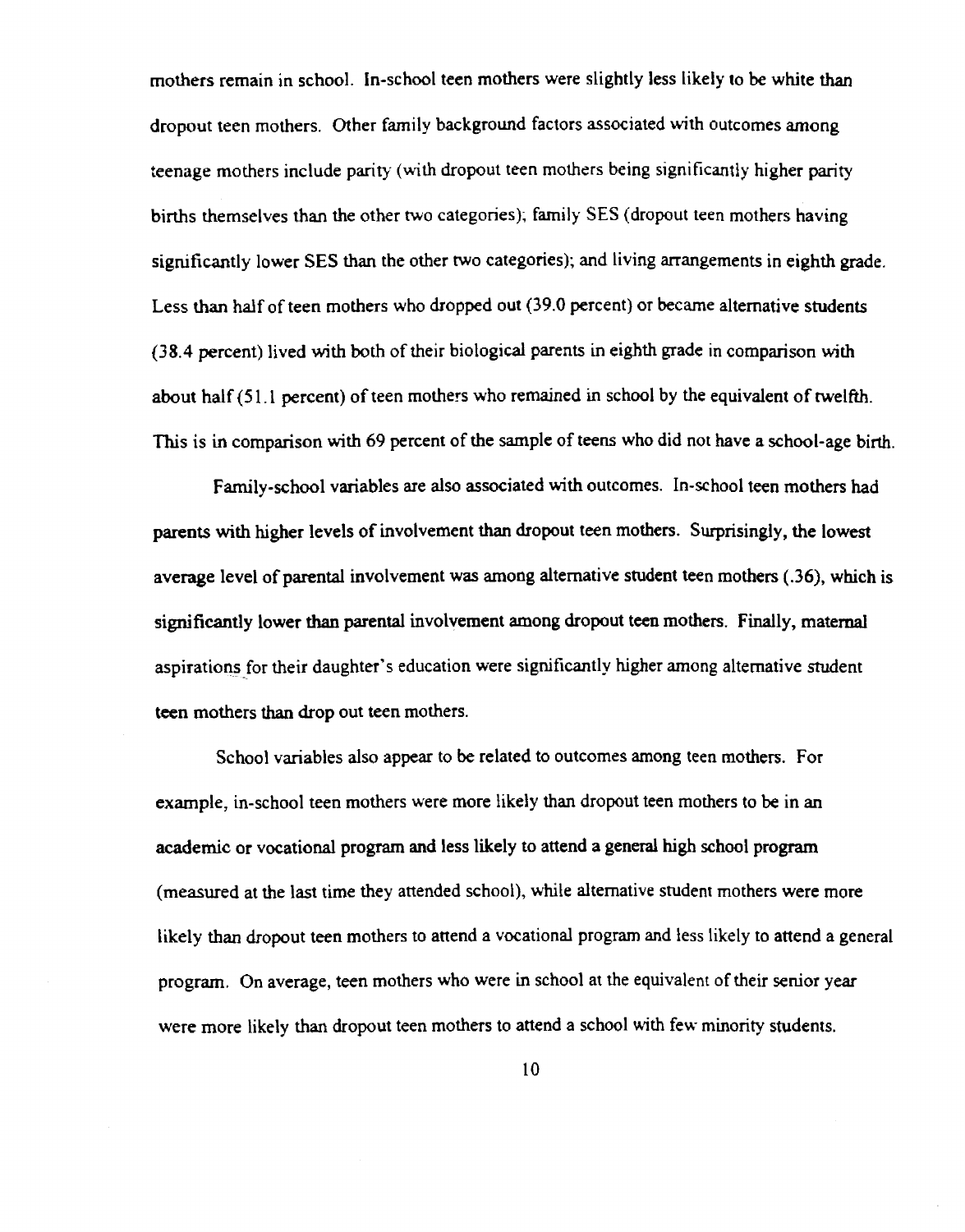School safety, attending a sex education class, and school resources (measured by the percent of students receiving free lunches in the eighth grade school) were not different for the different categories of teen mothers.

Individual educational performance and involvement measures were also associated with educational outcomes. In-school and alternative student teenage mothers had higher standardized test scores, grade point averages, and post-secondary education plans in the eighth grade than dropout teen mothers. In-school teen mothers were less likely to be rated as low ability by their eighth grade teachers. Dropping out of school is also associated with more turbulence than staying in school: 63.4 percent of dropout teen mothers were behind grade in eighth grade (age 15 or older) compared with 68.0 percent of alternative student teen mothers and 40.8 percent of in-school teen mothers. This is in comparison with only 28.1 percent of the sample of teens who didn't have a school-age birth. In-school teen mothers were also less likely than dropout teen mothers to change schools four or more times than dropout teen mothers.

The final two rows of Table 1 explore whether the relative timing of life events influenced outcomes among teenage mothers. Unfortunately, because of the survey design, only the GED students in the alternative student category were asked the date of their first dropout episode and the date of their first marriage. Alternative students in a degree granting program were not asked to respond to those questions. These data show that a similar percent of GED student teenage mothers (42 .6 percent) and dropout teen mothers (42 .4 percent) had dropped out **prior to pregnancy .** Also, **the percentage** of GED students **who were married prior to having a** first birth (19.3 percent) is not significantly different from the percent of dropout teen mothers who were married (24.1 percent).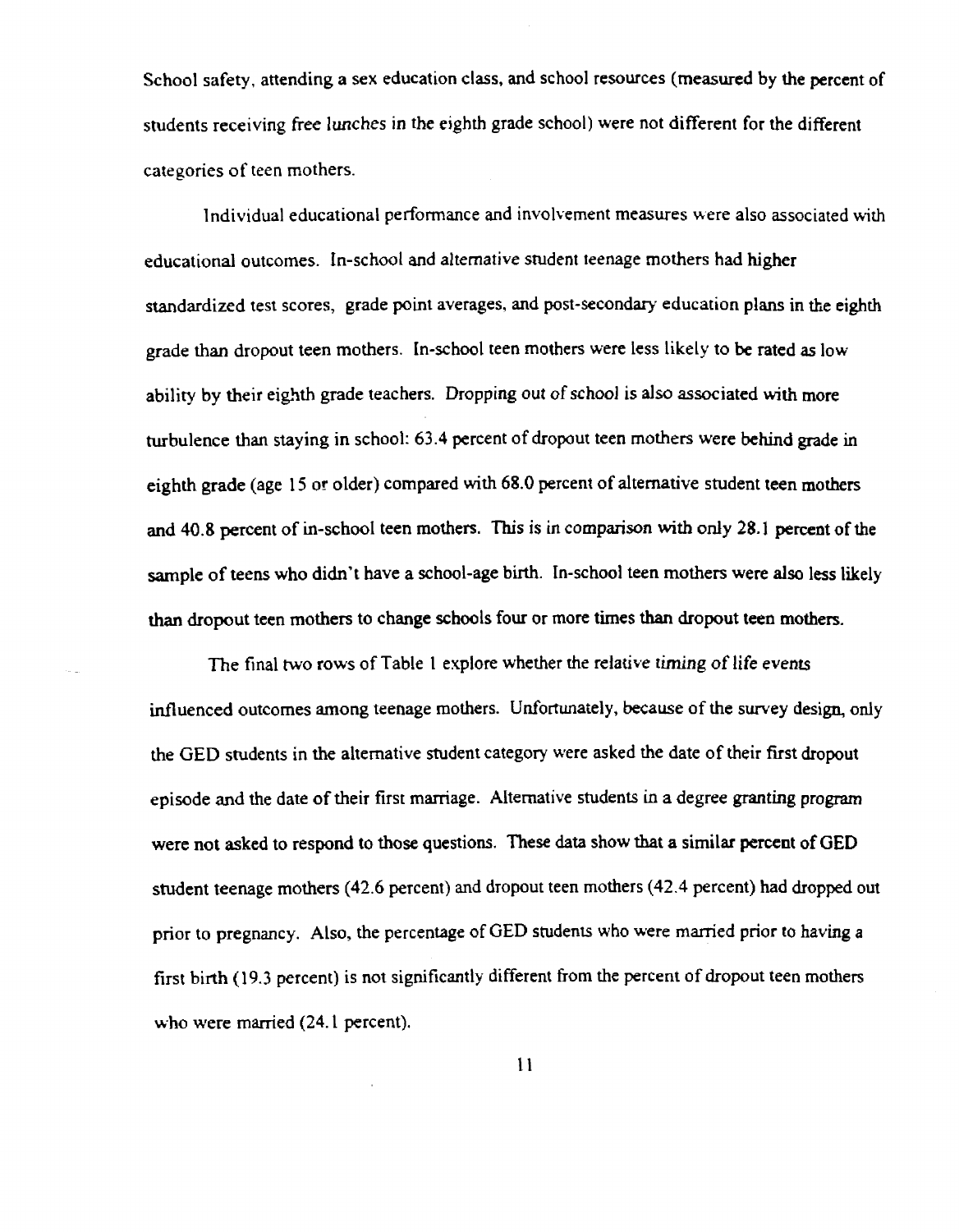## Multinomial Iogit models

Table 2 presents the results of multinomial logit models. This table presents the **transformed betas, eb', representing relative** risks. A coefficient **that is greater than one represent <sup>s</sup>** a greater likelihood of being an in-school teen mother (column 1) or an alternative student teen mother (column 2), in comparison with being a dropout teen mother. A value less than one is associated with a reduced likelihood of being enrolled in high school or in an alternative program, **among teen** mothers.

## (Table 2 about here )

The first row of Table 2 shows that **teen mothers who were older at the time of their firs t** birth are more likely to be alternative students than to drop out of school (note that this is significant at the .10 level only). Black teen mothers are more than two times as likely to be enrolled in high school and 58 percent more likely to attend an alternative or GED program than to be a dropout teen mother. Other family background characteristics show that residing with two biological parents in eighth grade is associated with a greater likelihood of being a currently **enrolled teen mother, while attending a central** city schoal or **a school in the South is associated** with a reduced likelihood of attending high school in comparison with dropping out of school, among teen mothers. Higher parity teen mothers are less likely to be currently enrolled in school than to drop out (note that this is significant at only the .10 level}. Family-school variables significantly differentiate alternative student teen mothers from dropout teen mothers. Interestingly, higher levels of parental involvement are associated with a reduced likelihood of attending an alternative or GED program than dropping out of high school, among teen mothers. This section suggests that black teen mothers, teens who are older at first birth and teen mothers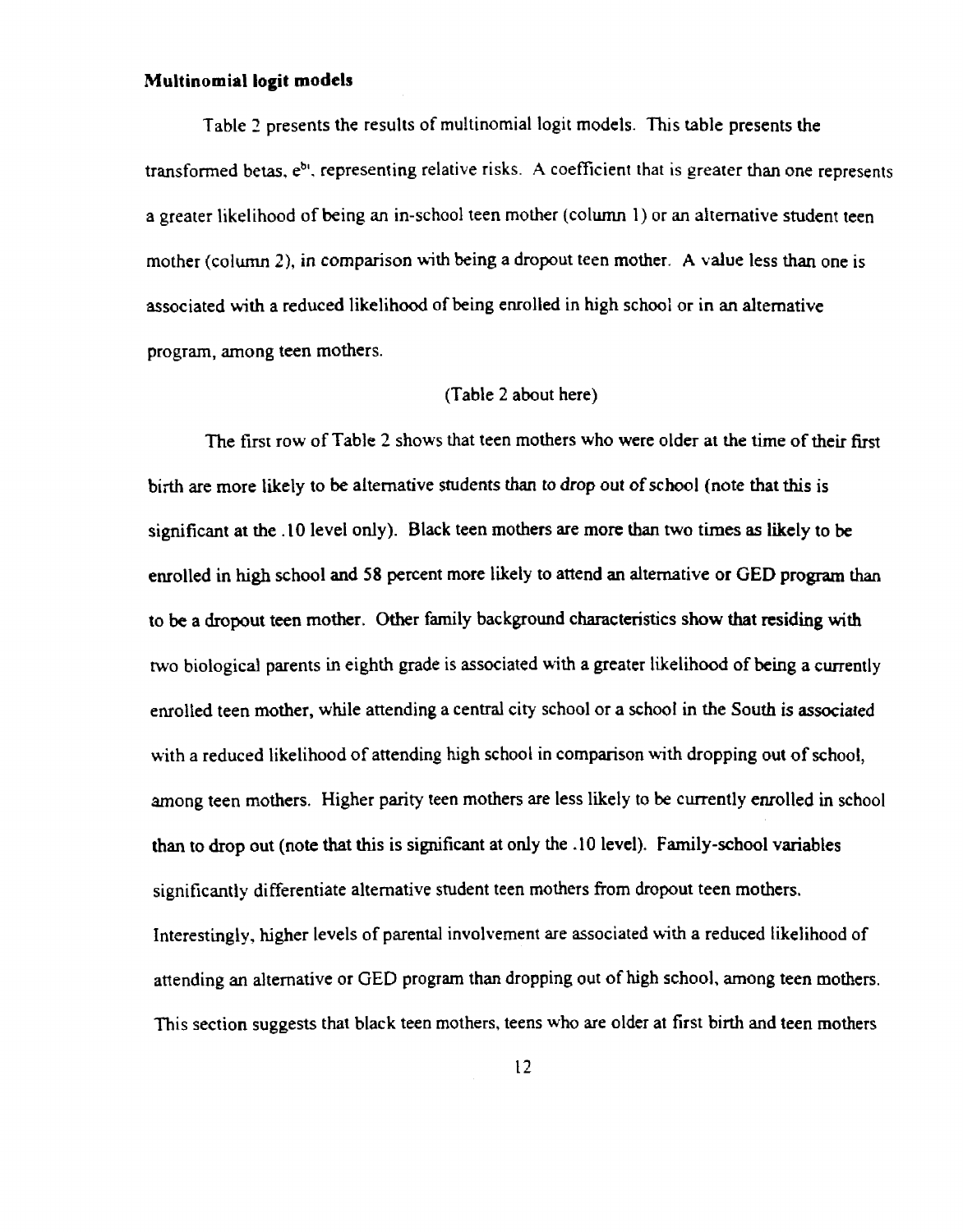who reside with two biological parents in the eighth grade are more likely to have positive educational outcomes, while living in the South or in a central city school is a risk factor associated with dropping out of school.

School-level factors are also associated with educational outcomes among teen mothers. Teen mothers who attended a vocational high school program (in their current or last school) are more likely to either attend high school or an alternative school program, in comparison with being a dropout teen mother in the equivalent of twelfth grade. Teen mothers who attended an academic program are more likely to be enrolled in high school than to drop out . Student lunches and minority composition of the eighth grade school are also related to outcomes among teen mothers. For example, teen mothers attending schools with few minority students (0-5 **percent**) in the eighth grade are more likely to be enrolled in an alternative or GED program than to drop out of school. 5urprisingly, **attending** an eighth **grade schaol** with mote **disadvantaged** students (with more students receiving free lunch) is associated with a greater likelihood of attending an alternative or GED program, among teen mothers. This may be due to stronger connections between schools with disadvantaged student populations and GED or other equivalency programs. This section shows that attending an academic or vocational program or attending a low-minority school provides a buffering effect for teenage mothers.

Individual performance measures are also associated with high school program attendance among teen mothers. Teen mothers rated as low ability by both eighth-grade teachers are less likely to currently attend high school than to drop out of high school. In addition, higher eighth grade standardized test scores are associated with a greater likelihood of attending high school (**significant** at only the .1 D **level) or an aftemative** or GED program **for teen mothers in**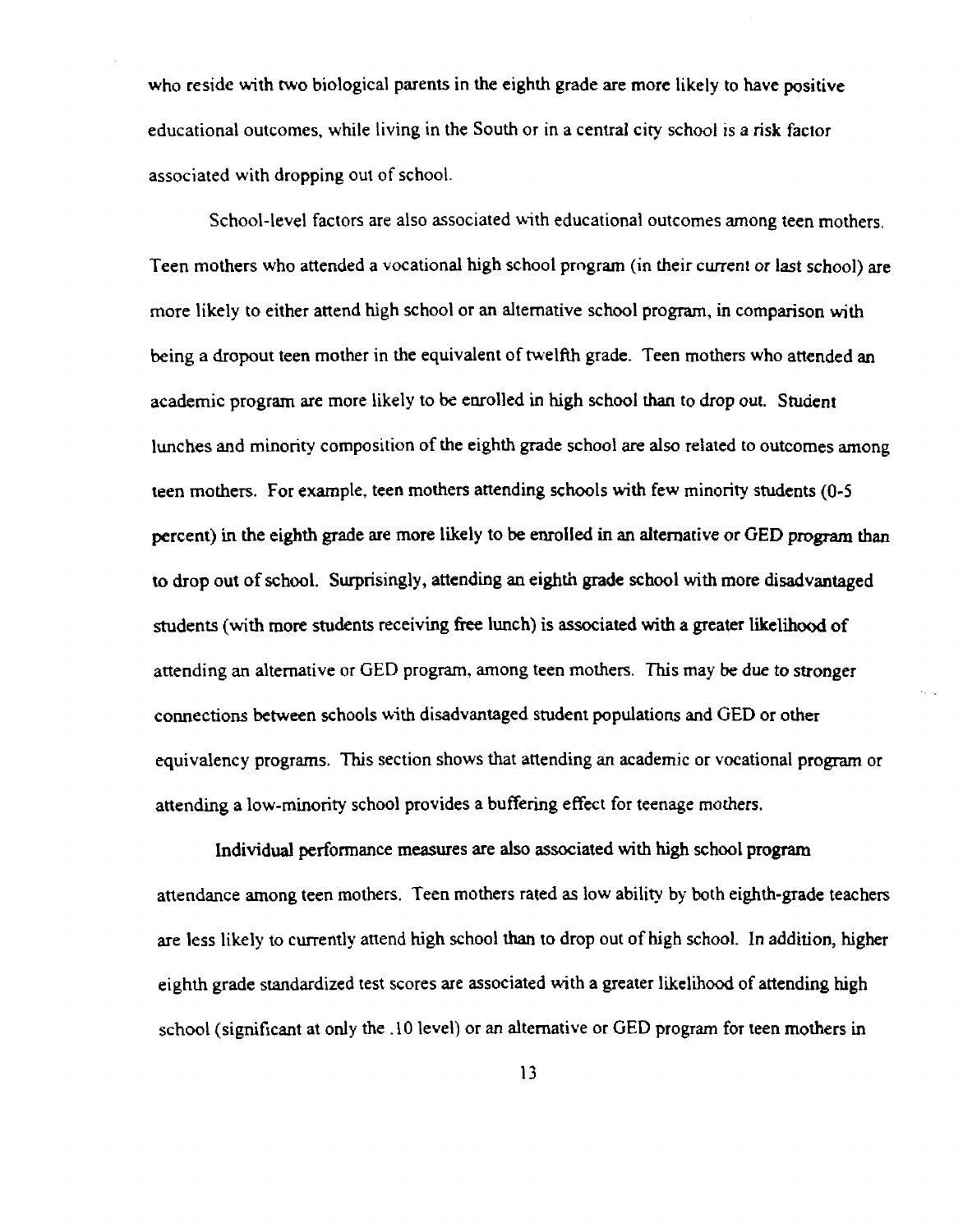comparison with dropping out of school. Higher grades are associated with an increased likelihood of being an in-school teen mother than being a dropout teen mother. Teen mothers who were behind grade in eighth grade or who had changed schools four or more times between first and eighth grades were also less likely to currently attend high school in comparison with dropping out, suggesting that educational turbulence or being held back is associated with negative educational outcomes among teenage mothers.

These tables show that family background, school-level and individual-level characteristics among school-age mothers are all associated with the type of educational **programs** they **attend in the equivalent of twelfth grade .**

## Status at the equivalent of twelfth grade

Table 3 presents descriptive statistics on the characteristics of school-age mothers at the time of the second follow-up (when they were in the equivalent of twelfth grade). This table suggests some other differences between dropout teen mothers and alternative/GED students or high school students. For example, teen mothers enrolled in school are less likely than dropout teen mothers to be currently **married or** divorced. More than a third of **dropout teen mothers** (35 .5 percent) were married at senior yeaz, compared to 23 .6 percent of alternative student teen mothers and 11.3 percent of in-school teen mothers. Among teens who did not have a school-age birrh, only 2.1 **percent were** married. A **similar percentage of teen mothers in each educatioaa l** outcome group, however, were cohabiting at the equivalent of twelfth grade. In-school teen **mothers are** much **more** likely (71 .2 percent) **to be living** with **one of their parents or stepparents** in twelfth grade than either alternative student teen mothers (53.2 percent) or dropout teen mothers (51.0 percent), suggesting that parental supports are associated with staying in school.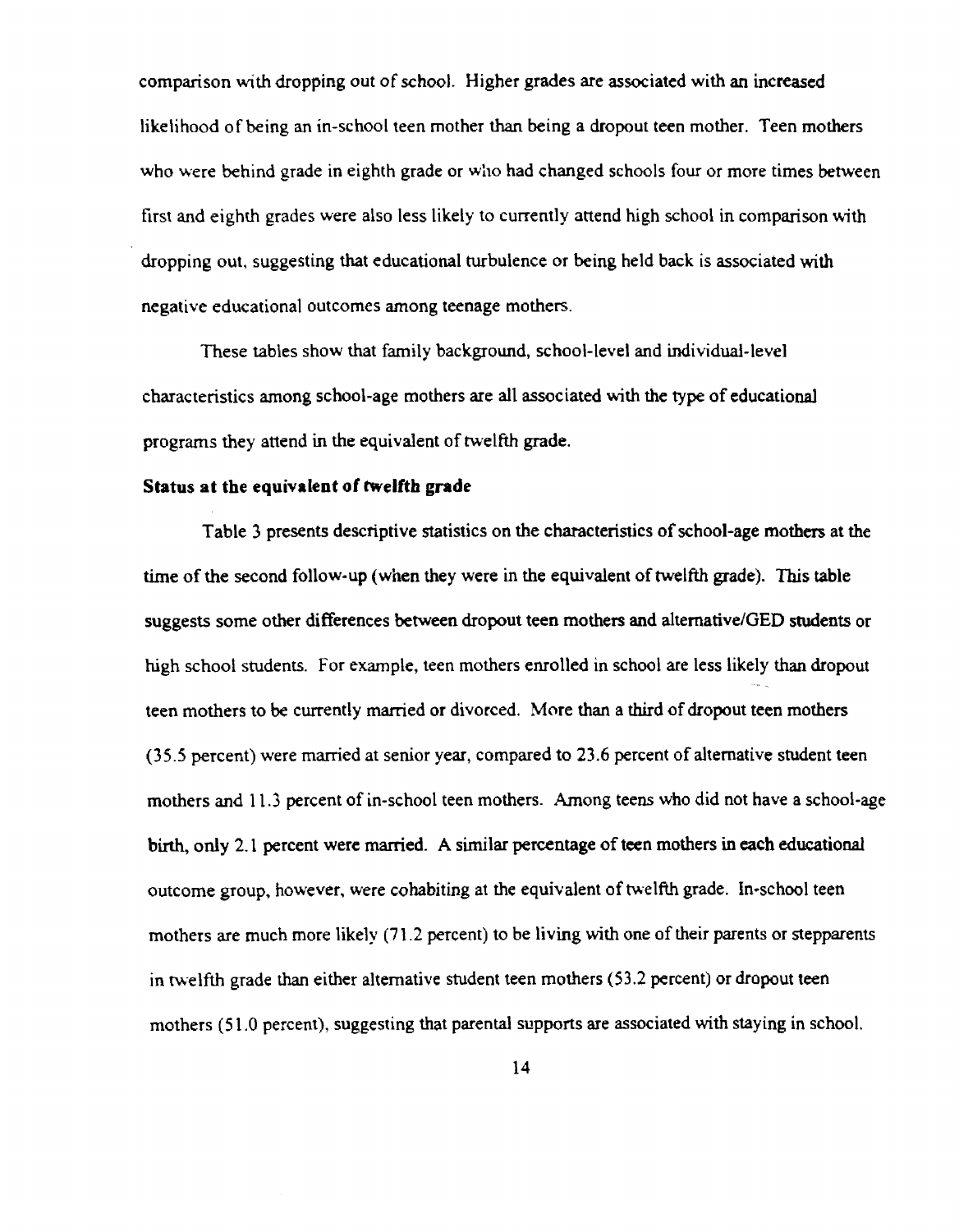Finally both in-school teen mothers and alternative student teen mothers are less likely than dropout teen mothers to have their family go on welfare in the two years prior to twelfth grade. While this table does not provide information on the relative timing of school enrollment and family formation, it appears that being married and going on welfare are associated with dropping out nf school, while living with a parent or stepparent is associated with remaining in schaol.

#### (Table 3 about here)

#### **DISCUSSION**

Although we do not yet have complete data to follow a current sample of school-age mothers to high school graduation, these models suggest some buffering factors associated with positive educational outcomes **among** school-age mothers (staying in school or **in an alternative** or GED **program) . The data indicate that almost hatf of the teen mothers** (**49.4 percent) had** dropped out by the equivalent of twelfth grade, **and that these studeats were an especiall y** disadvantaged sample of school-age mothers. The analyses point to the importance of family background, school environment, and individual characteristics for positive educational outcomes.

The main family background characteristics that came through in the models include race/ethnicity (African-American teen mothers are more likely to be enrolled in high school or in an alternative program than whites), family structure (living with two biological parents in eighth grade is associated with a greater likelihood of staying in school), and location (teen mathers in central city schools or in the South in eighin grade are less likely to be currently enrolled than to drop out of school). Family involvement in school is associated with participation in an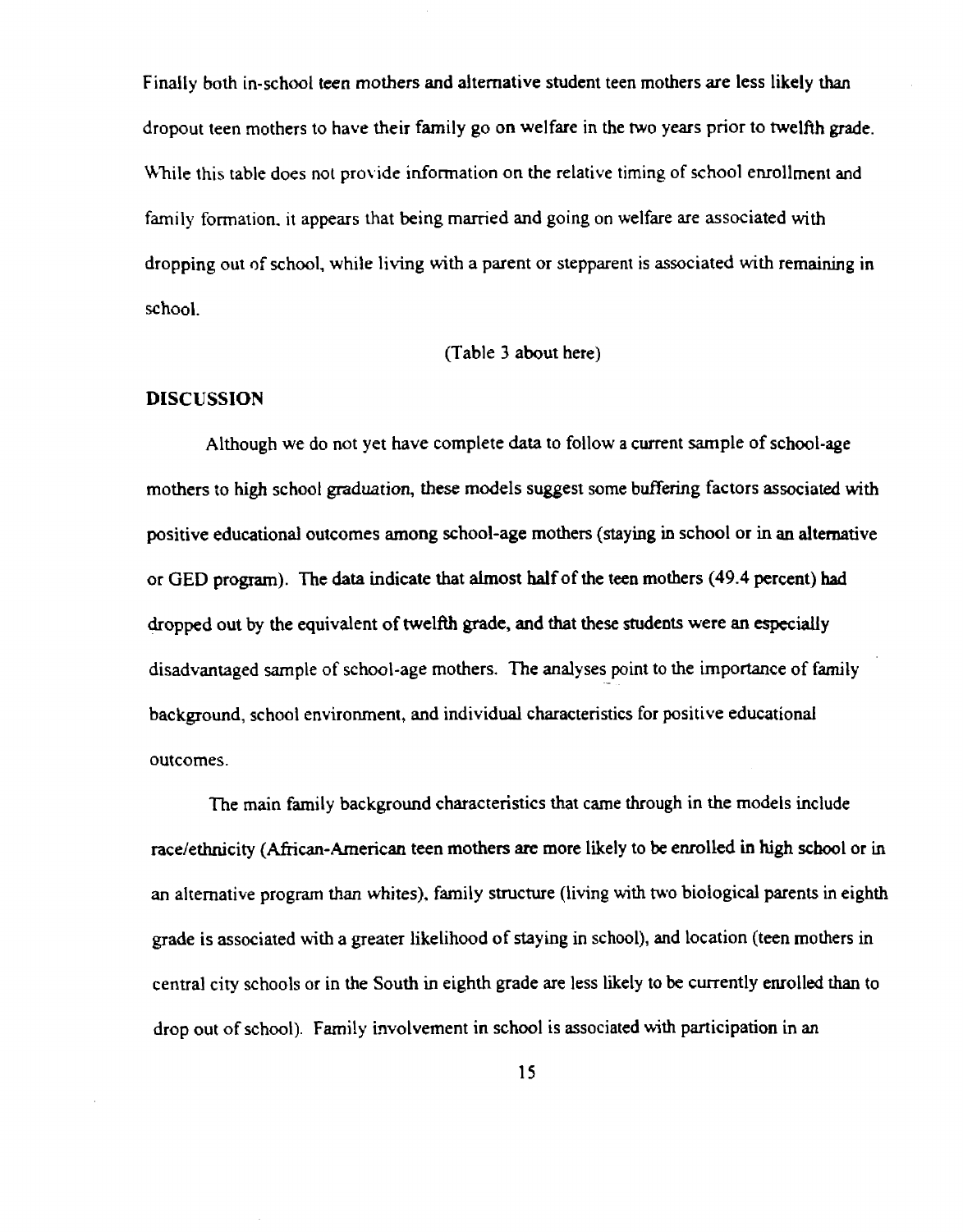alternative or GED program. School program characteristics of school-age mothers indicate that attending a vocational or academic high school program is associated with positive educational outcomes. Attending a low-minority school or a school with more disadvantaged students (with more students receiving free lunch) in the eighth grade is also associated with attending an altemative or GED program.

individual performance and ratings are also predictive of attending high school or an alternative program, with higher ratings, test scores and grades from the eighth grade associated with enrollment in high school or **in an** altemative program in the equivalent of twelfth grade arnong teen mothers. Being behind grade or having a turbulent educational career (changing schools four or more times) are risk factors associated with a greater likelihood of being a dropout teen mother instead of an enrolled teen mother.

Information collected from the time of the second follow-up (at senior year), suggests that there are other buffering mechanisms associated with positive educational outcomes. For example, teenage mothers who remained in school were more likely to be living with a parent or **stepparent and iess** likely **to be currently married than dropout teen mothers . Weifaze** dependence may also be predictive of educational outcomes, but the current data do not allow for a test of causality.

Further data will allow us to more fu11y explore the relationship between teenage motherhood and educational outcomes. Our dependent variable measures enrollment status at the equivalent of twelfth grade. Future analyses will predict factors associated with teen mothers who subsequently either graduate from high school or receive a GED or other equivalency.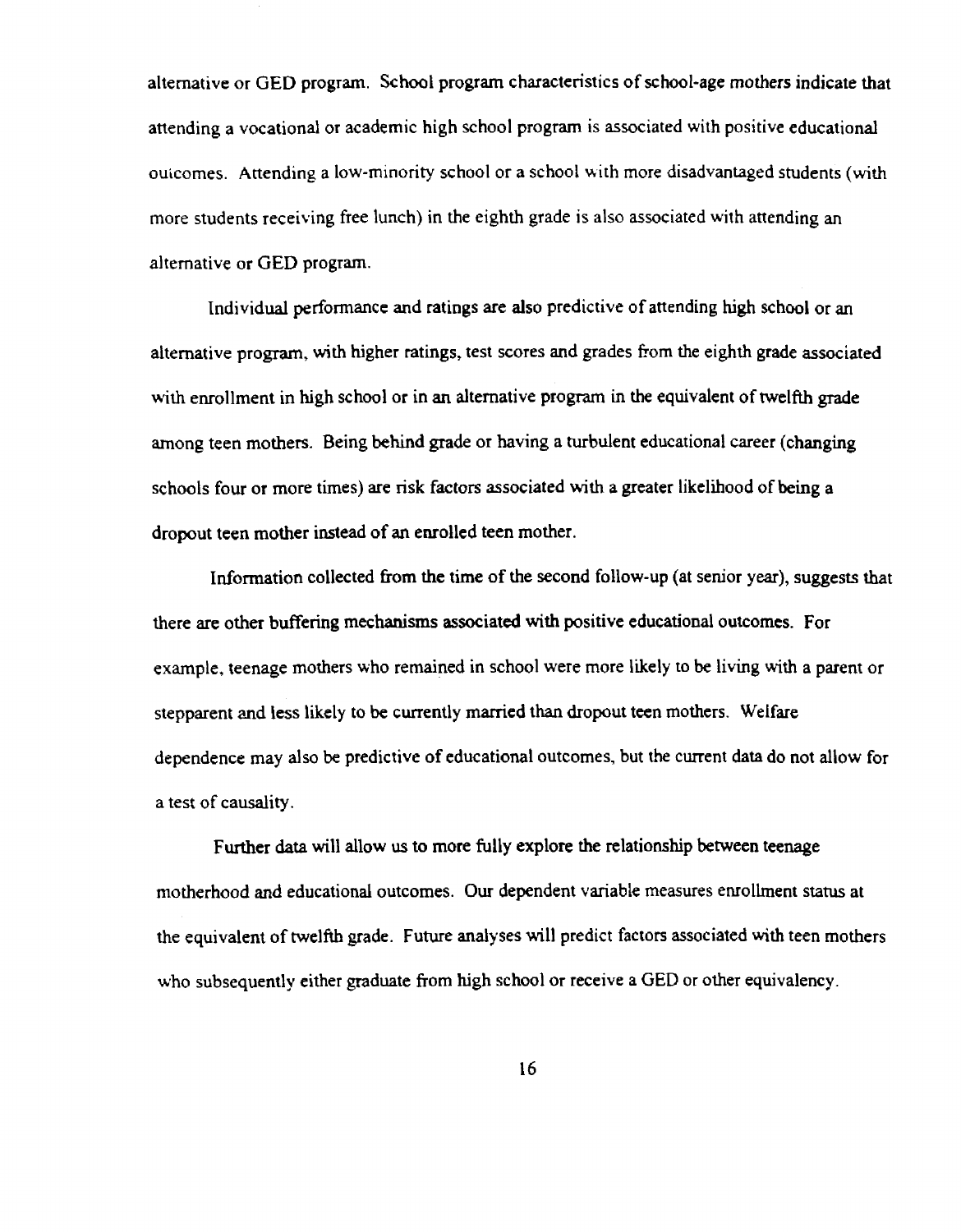#### REFERENCES

Agresti, A . 1990. *Categorical Data Analysis.* N.Y. : John Wiley & Sons.

- Anderson, D. K. 1993. Adolescent mothers drop out. American Sociological Review, 58, 735-738 .
- Brooks-Gunn, J., Guang, G. & Furstenberg, F. F. 1993. Who drops out of and who continues beyond high school? A 20-year follow-up of black urban youth . *Journal of Research on Adolescence,* 3, 271-294.
- Bryk, A. S. & Thum, Y. M. 1989. The effects of high school organization on dropping out: And exploratory investigation. *American Education Research Journal*, 26, 353-383.
- Clausen, 7. A. 1986. *The Life Caurse: A Sociological Perspective.* New Jersey: **Prentice-Hall.**
- Ekstrom, R. B., Goertz, M. E., Pollack, J. M. & Rock, D. A. 1986. Who drops out of high school and why? Findings from a **national** study. *Schovl Dropouts Patterns and Policies.*
- Forste, R. & Tienda, M. 1992. Race and ethnic variation in the schooling consequences of female adolescent sexual activity . *Social Science Quarterly, 73,* 12-29.
- Furstenberg, F. F., Jr., Brooks-Gunn, J. & Morgan, S. P. 1987. *Adolescent Mothers in Later Life.* **Cambridge: Cambridge University Press.**
- Gamoran, A. & Berends, M. 1987. The effects of stratification in secondary schools: synthesis of survey and ethnographic research. *Review of Educotional Research, 57,* 415-435 .
- Geronimus, A. T. & Korenman, S. 1992. The socioeconomic consequences of teen childbearing **reconsidered.** *Quarterly Journal of Economics,* 107, 1187-1214.
- Hofferth, S. L. & Moore, K. A. 1979. Early childbearing and later economic well-being. *American Sociological* **Review, 44, 784-815 .**
- Hoffman, S. D., Foster, E. M. & Furstenberg, F.F., Jr. 1993. Re-evaluating the costs of teenage childbearing. *Demography,* 30, 1-13 .
- Ktepinger, D. H., Lundberg, S. & Plotnick, R. D. 1995. Adolescent fertility and the educational attainment of young wornen. Family *Planning Perspectives, 27,* 23-28.
- Lareau, A. 1989. Home advantage: Social class and parental intervention in elementary education. Philadelphia: The Falmer Press.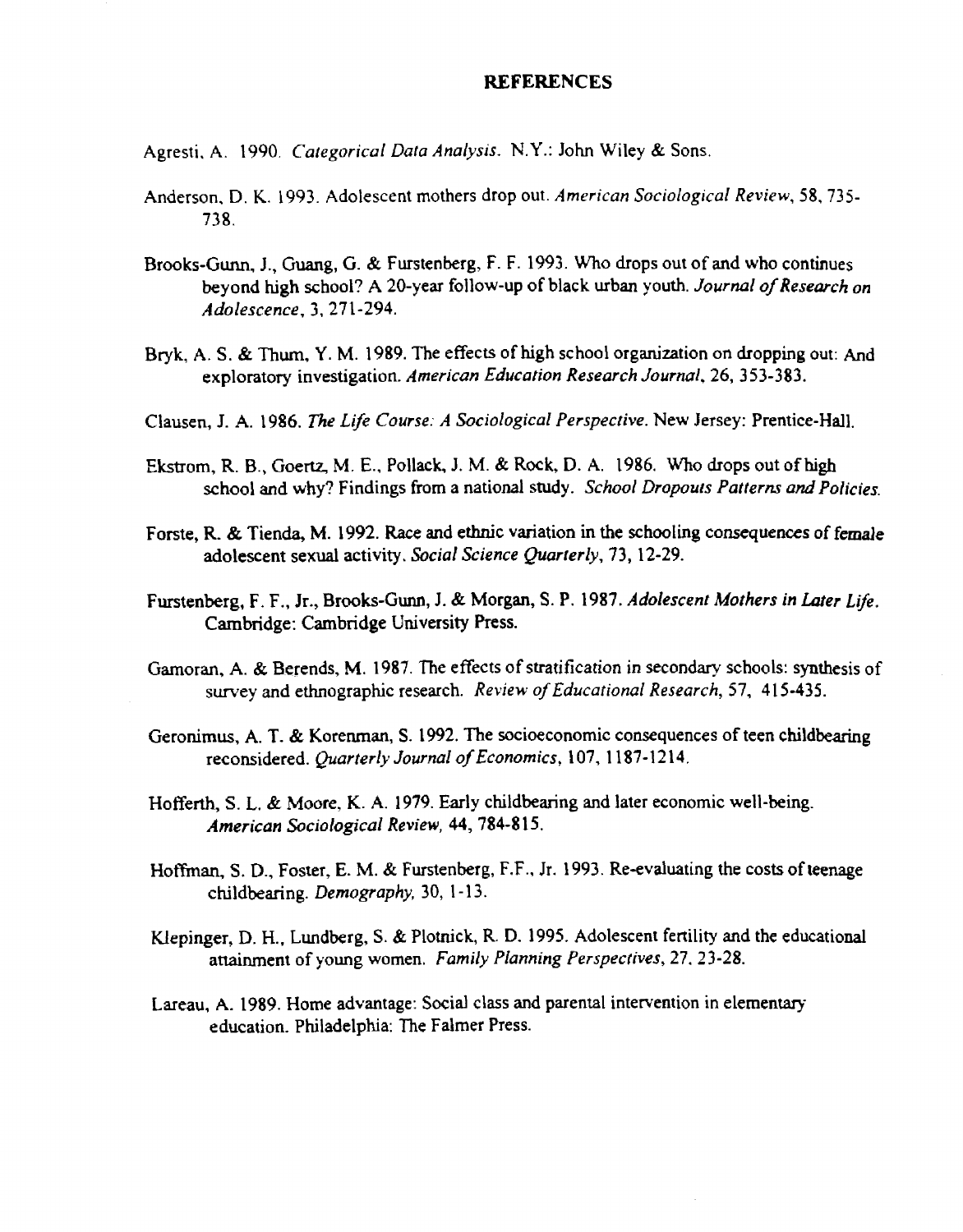- Lee, V. E. **& Bryk, A. S. 1988 . Curriculum tracking as mediating the social distribution of high school achievement.** *5aciology of Education,* **b 1, 78-94 .**
- Luker, K. 1991. Dubious Conceptions: The Controversy Over Teen Pregnancy. The American *Prospect, 7,* 73-83 .
- Marini, M. M. 1984. Women's educational attainment and the timing of entry into parenthood. *American 5ociological* **Review,** 44, 491-51 l .
- Mayer, S . E . 1941 . How much **does a high** school **racial and socioeconomic** mix affect **graduation and teenage** fertility rates. In C. Jencks & F. Petersen (Eds .), *The Urban L'nderclass* (pp. 321-341). Washington, DC: Brookings Institute.
- **Maynard, R, editor .** 1995 . Kids *Having* Kids. **Forthcoming, Catalyst Institute .**
- Moore, K. A. & 5nyder, N. 1996. *Facts at a Glance.* **Washington,** DC : Child Trends, [nc.
- Moore, K. A., Myers, D. E., Morrison, D. R., Nord, C. W., Brown, B., & Edmonston, B. (1993). Age at first childbirth and later poverty. *Journal of Research on Adolescence*, 3, 393-422.
- National Center for Education Statistics. 1994. *NELS: 88 Second Follow-Up: Dropout Component Data File User's Manual.* US Department of Education, Office of Educational Reseazch and improvement, NCES 94-375 .
- **Oakes, ]., Gamoran, A. & Page,** R.N. 1992. Curriculum **differentiation: Opportunities, outcomes, and meanings. In F.W. Jackson** {Ed.), *Handbook of Research on Curriculum* (pp. 570-608). New York: Macmillan.
- Olsen, R. J. & Farkas, G. 1989. Endogenous covariates in duration models and the effeet of adolescent childbirth on schooling. The Journal of Human Resources, 24, 39-53.
- Ribar, D. C. 1993. Teenage fertility and high school completion. Working paper no. 10-91-2. Department of Economics, Pennsylvania State University.
- **Rindfuss, R. R., Bumpass,** L., & St. **John, C. 198p. Education and fertility: Implications for the roles women occupy.** *American Sociological* Review, 45, 431-447 .
- Scott-Jones, D. 1991. Adolescent childbearing: Risks and resilience. *Education and Urban* Society, 24, 53-64.
- Slavin, R. E. 1990. Achievement effects of ability grouping in secondary schools : A bestevidence synthesis . Review *of Educarional Research,* 60, 471-499
- Upchurch, D. M. & McCarthy, J. 1989. Adolescent childbearing and high school completion in **the 1980s: Have things changed?** *Famrly* **Planning** *Perspectives,* 21, 199-202 .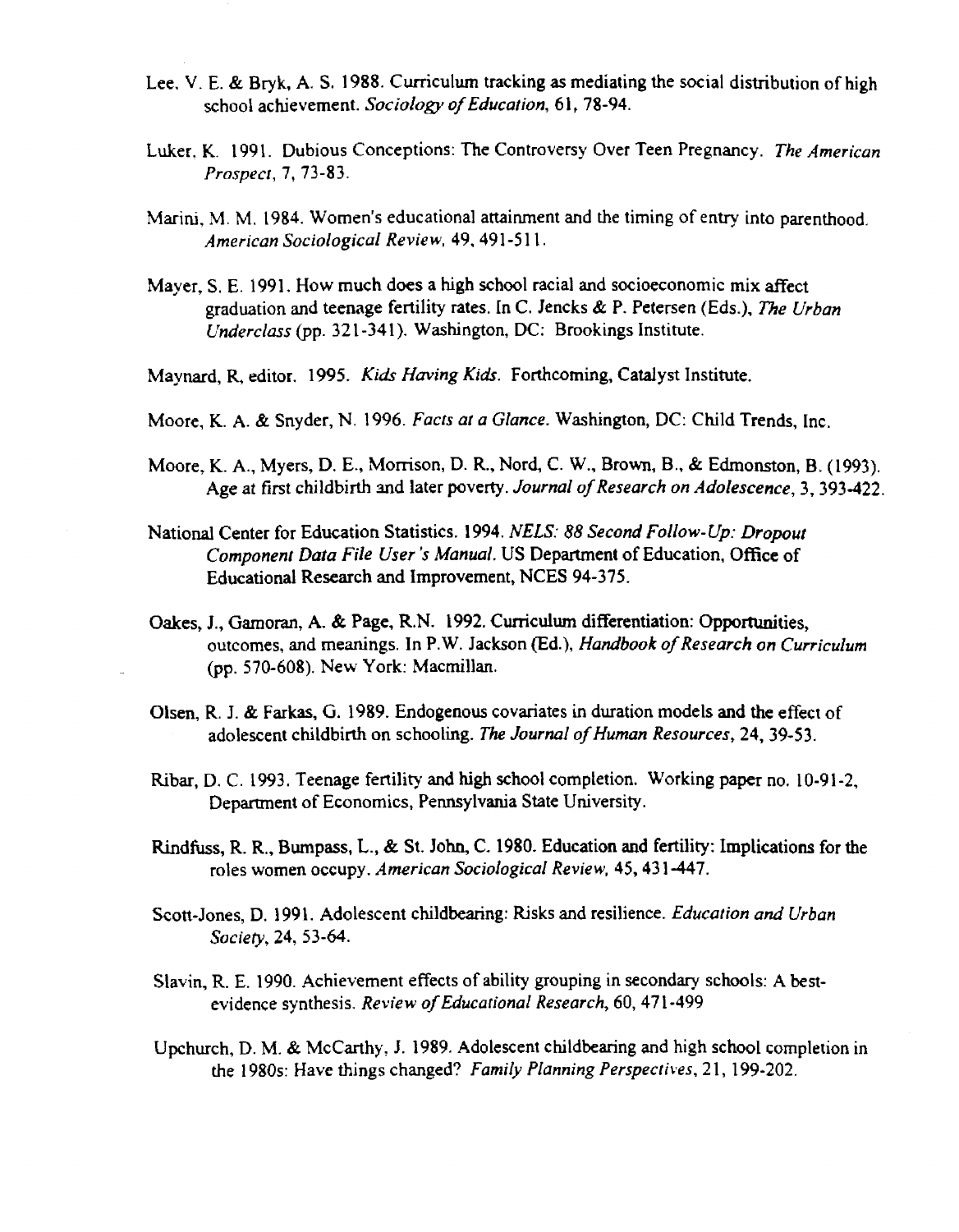- Upchurch, D. M. & McCarthy, J. 1990. The timing of a first birth and high school completion. *Arnerican Sociologica!* **Review, 5,** 224-234.
- Upchurch, D. M . 1993 . Early schooling and childbearing experiences: Implications for postsecondary school attendance . *Journal of Research on Adolescence,* 3, 423-443 .
- Wehlage, G. & Rutter, R. 1986. Dropping out: How much do schools contribute to the problem? *Teachers College Record, 87 :* 374-392.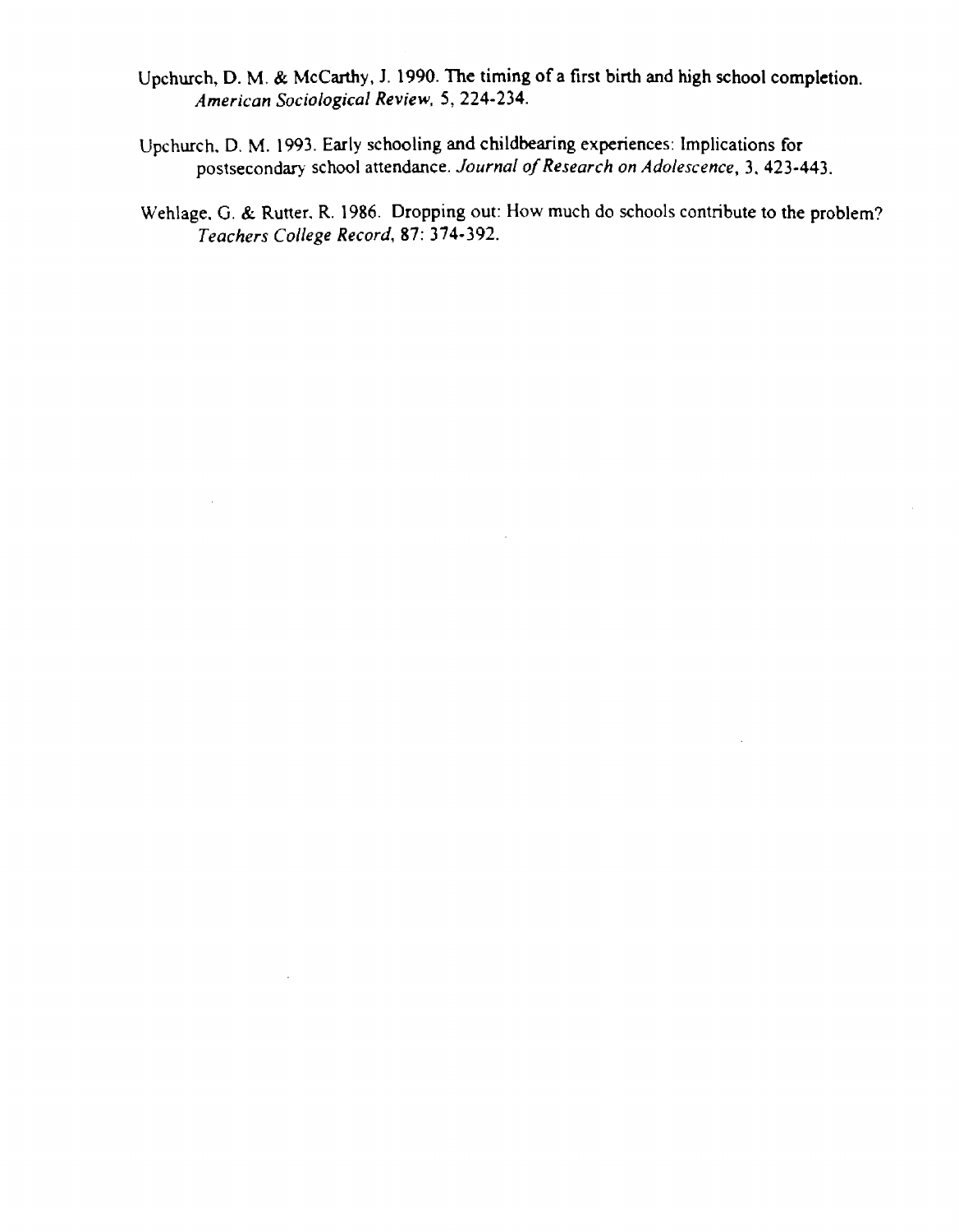#### ENDNOTES

<sup>1</sup> . For instance, in a fifteen-year follow-up of a 1950s cohort of high school students, Marini  $(1984)$  found that educational attainment had a significant delaying effect on the timing of motherhood, with a smaller, significant effect of age at first birth on eventual educational attainment. Rindfuss et al. (1980) analyzed retrospective data on a 1970 sample of 34- to 44year-old women and also found that the dominant effect was from education to fertility. With a 7-year follow-up sample of females age 14-24 in 1968. Hofferth and Moore (1979) found that the effects of schooling on age at first birth were significant only among women who had a birth at age 19 or older, and age at first birth influenced educational attainments primarily among girls under age 18.

2 . Title **IX oudawed discrinunation on the basis of pregnancy and parenthood in publicty** funded schools.

3. Because of the small sample sizes of Asian and American Indian teens, these groups were merged into the white reference category .

4 . Sample weights were adjusted to reflect the size of the sample (602) . Weights of greater than S or less than .20 were adjusted to 5 and .20 respectively to avoid over-sampting or under-sampling individual cases .

5. Alternative students were either in a GED or other equivalency program or in a degree granting program.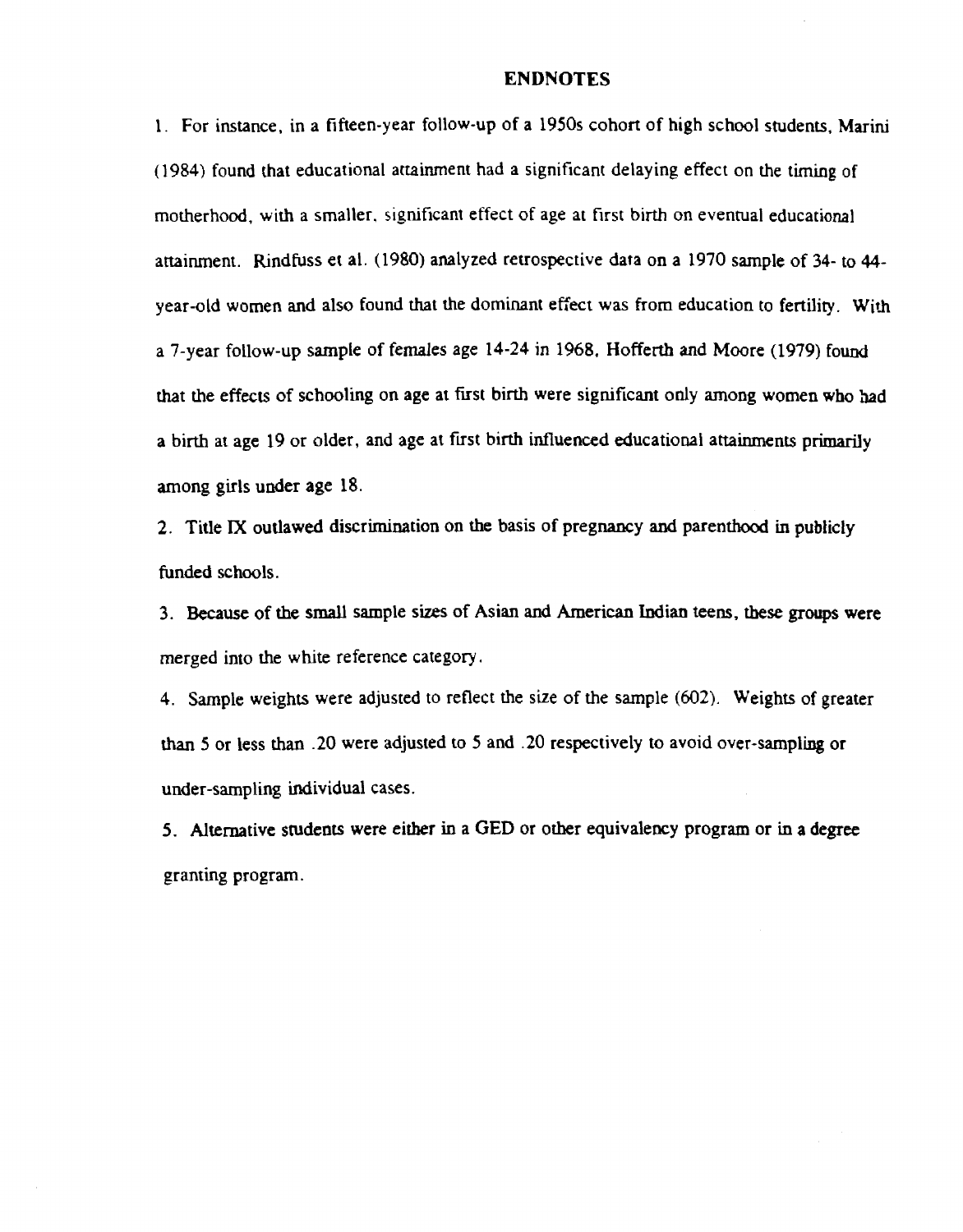## TABLE 1: MEANS FOR FAMILY, SCHOOL, AND INDIVIDUAL CHARACTERISTICS BY SENIOR YEAR STATUS

|                                                                  | In School<br><b>Teen Mothers</b> | <b>Alternative</b><br>Student<br><b>Teen Mothers</b> | Drop Out<br><b>Teen Mothers</b> | <b>No Births</b> |
|------------------------------------------------------------------|----------------------------------|------------------------------------------------------|---------------------------------|------------------|
| Age at First Birth (13.0-19.9)<br>Age at 12th Grade (12.3-21.8)  | 17.1<br>$18.2***$                | 17.3<br>18.9                                         | 17.2<br>18.7                    | ۰.<br>18.0       |
| <b>FAMILY BACKGROUND</b>                                         |                                  |                                                      |                                 |                  |
| <b>Race/Ethnicity</b>                                            | $14.2*$                          | $9.5***$                                             | 23.8                            |                  |
| Percent Hispanic<br>Percent Black                                | $36.4***$                        | $32.3*$                                              | 19.3                            | 10.1             |
| Percent White                                                    | $44.9 +$                         | 56.6                                                 | 53.1                            | 11.3<br>78.6     |
| Mother's Age at Birth                                            |                                  |                                                      |                                 |                  |
| Mother's Birth Cohort (0-7)                                      | $3.8 -$                          | 3.3                                                  | 3.4                             | 3.7              |
| Parity $(1-7)$                                                   | $2.6**$                          | $2.7*$                                               | 3.1                             | 2.2              |
| <b>Family Structure, SES</b>                                     |                                  |                                                      |                                 |                  |
| <b>Family SES (-2.80, 2.54)</b>                                  | $-60$ $*$                        | $-56*$                                               | $-74$                           | $-01$            |
| Percent Two Biological Parents                                   | $51.1*$                          | 38.4                                                 | 39.0                            | 69.0             |
| Location                                                         |                                  |                                                      |                                 |                  |
| Percent Central City                                             | 24.2                             | 29.4                                                 | 27.6                            | 26.2             |
| Percent South                                                    | $41.7*$                          | 51.6                                                 | 53.3                            | 34.3             |
| <b>FAMILY-SCHOOL</b>                                             |                                  |                                                      |                                 |                  |
| Parental Involvement (0-4)                                       | $79*$                            | $.36***$                                             | .61                             | 1.14             |
| Mother's Aspirations (1-6)                                       | 4.40                             | $4.59*$                                              | 4.29                            | 4.88             |
| <b>SCHOOL</b>                                                    |                                  |                                                      |                                 |                  |
| <b>School Type</b>                                               |                                  |                                                      |                                 |                  |
| Percent Attend Sex Ed 1+ times/week                              | 18.4                             | 15.1                                                 | 16.6                            | 16.0             |
| School Safety, Student Report (0-24)                             | 16.7                             | 17.3                                                 | 16.2                            | 16.5             |
| <b>School Program</b>                                            |                                  |                                                      |                                 |                  |
| Percent Academic                                                 | $16.3***$                        | 5.9                                                  | 4.6                             | 42.6             |
| Percent Vocational                                               | $22.9***$                        | $17.7*$                                              | 7.2                             | 11.6             |
| Percent General                                                  | $45.2***$                        | $44.7***$                                            | 67.8                            | 37.0             |
| <b>Percent Students Receiving Free Lunch</b>                     | 34.4                             | 37.2                                                 | 36.2                            | 23.3             |
| Percent 0-5% Minority Students                                   | $25.0*$                          | 24.6                                                 | 17.1                            | 38.4             |
| <b>TEACHER RATINGS</b>                                           |                                  |                                                      |                                 |                  |
| Percent Rated Low Ability by Two Teachers                        | $10.4***$                        | 29.1                                                 | 25.1                            | 7.0              |
| <b>INDIVIDUAL</b>                                                |                                  |                                                      |                                 |                  |
| School Involvement                                               | 44.4 ***                         |                                                      |                                 |                  |
| Standardized Test Score (31.0-75.8)                              | $2.6***$                         | $44.3**$                                             | 42.1                            | 51.6             |
| Grade Point Average (0.5-4.0)<br>Post-Sec. Education Plans (1-6) | $3.8*$                           | $2.5 +$<br>$3.8 +$                                   | 2.3<br>3.5                      | 3.0              |
| Percent Behind Grade                                             | $40.8***$                        | 68.0                                                 | 63.4                            | 4.7<br>28.1      |
| Percent Changed Schools 4+ Times                                 | $11.5**$                         | 20.9                                                 | 22.1                            | 9.3              |
| Dropout/Marital Status                                           |                                  |                                                      |                                 |                  |
| Percent Dropped Out Before Pregnancy                             |                                  | $42.6^*$                                             | 42.4                            | --               |
| Percent Married Before First Birth                               | --                               | 19.3'                                                | 24.1                            |                  |
|                                                                  | 224                              | 97                                                   | 281                             | 7747             |
| <b>Sample Size</b><br>Percent of Weighted Sample Size            | 31.5                             | 19.1                                                 | 49.4                            | --               |
|                                                                  |                                  |                                                      |                                 |                  |

 $p \le 10$  \*  $p \le 05$  \*\*  $p \le 01$  \*\*\*  $p \le 001$ <br>Note: significance levels are derived from independent samples T-tests comparing the main group of interest, Dropout Teen Mothers, to<br>the groups Alternative Student and In Sch

 $\hat{\mathcal{A}}$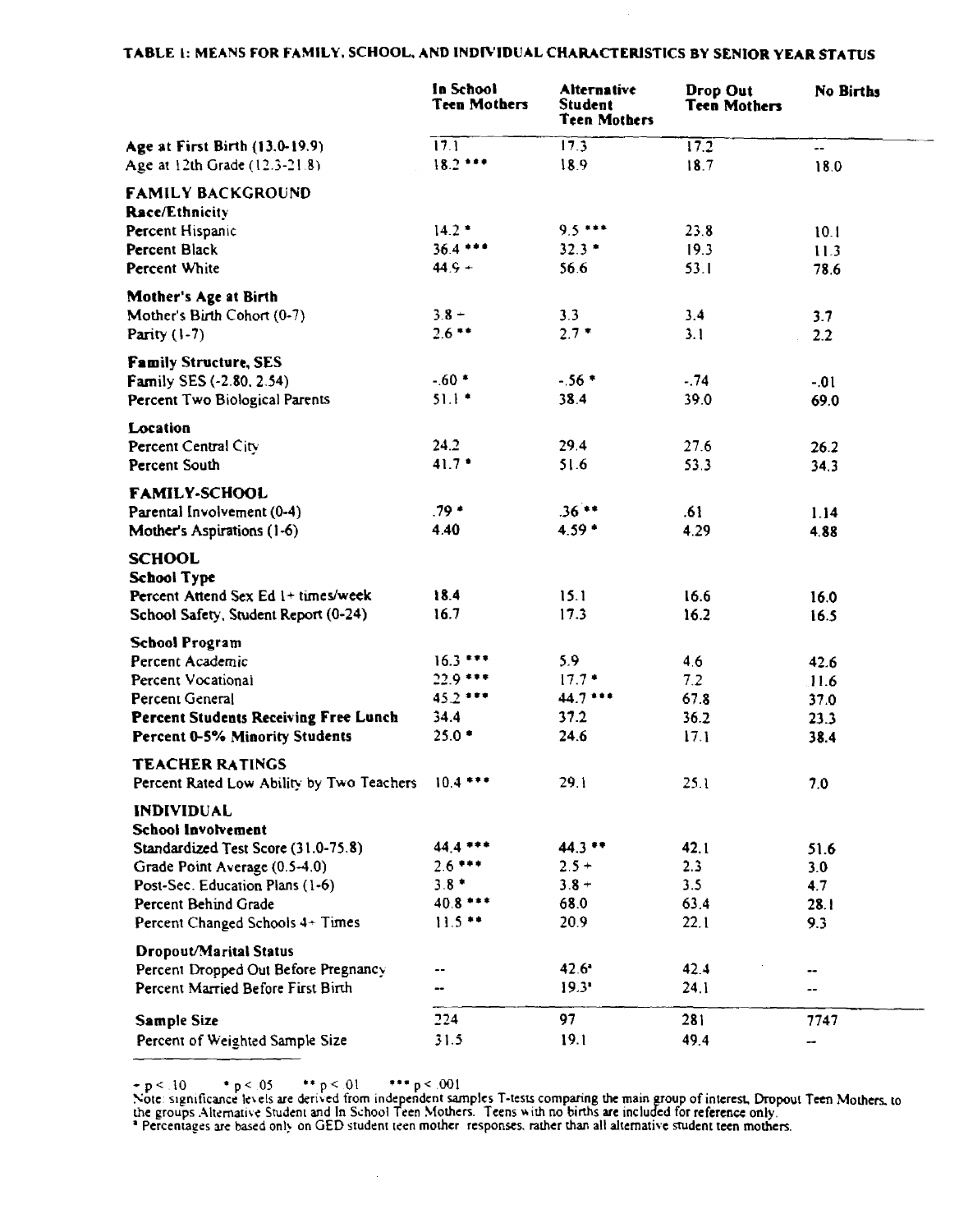## TABLE 2: MULTINOMIAL LOGIT MODELS COMPARING TEEN MOTHERS IN HIGH SCHOOL OR AN ALTERNATIVE/GED PROGRAM WITH DROPOUT TEEN MOTHERS, BY SENIOR YEAR

|                                | <b>High School</b>               | Alternative/    |
|--------------------------------|----------------------------------|-----------------|
|                                | Teen Mother                      | <b>GED</b> Teen |
|                                | $\alpha$ . Hence, $\alpha$ , and | Mother          |
| Age at First Birth             | 100                              | $102 +$         |
| FAMILY BACKGROUND              |                                  |                 |
| Race/Ethnicity                 |                                  |                 |
| Hispanic                       | 1.07                             | 0.91            |
| Black                          | $2.05***$                        | $1.58 -$        |
| (White/Asian/Am. Indian)       | 1.00                             | 1.00.           |
| Mother's Age at Birth          |                                  |                 |
| Mother's Birth Cohort          | 1.04                             | 1.02            |
| Parity                         | $0.87 +$                         | 0.91            |
| <b>Family Structure, SES</b>   |                                  |                 |
| Family SES                     | 0.95                             | 1.29            |
| Two Biological Parents         | $1.32 -$                         | 1.01            |
| Location                       |                                  |                 |
| Central City                   | $0.72 -$                         | 1.04            |
| South                          | 0.68                             | 1.00            |
| <b>FAMILY-SCHOOL</b>           |                                  |                 |
| Parental Involvement           | 1.08                             | $0.54$ **       |
| Mother's Aspirations           | 1.10                             | 1.19            |
| <b>SCHOOL</b>                  |                                  |                 |
| <b>School Type</b>             |                                  |                 |
| Attend Sex Ed 1+ times a week  | 0.88                             | 0.88            |
| School Safety - Student Report | 1.01                             | 1.02            |
| <b>School Program</b>          |                                  |                 |
| Academic                       | $1.72$ $+$                       | 1.27            |
| Vocational                     | $2.26$ ***                       | $1.80**$        |
| General                        | 1.00                             | 1.00            |
| % Students Receiving           |                                  |                 |
| Free Lunch                     | 1.00                             | $1.01 -$        |
| 0-5 % Minority Students        | 1.27                             | $1.47*$         |
| <b>TEACHER RATINGS</b>         |                                  |                 |
| 2 Teachers Rated Student       |                                  |                 |
| as Low Ability                 | $0.63$ **                        | 1.28            |

 $\sim$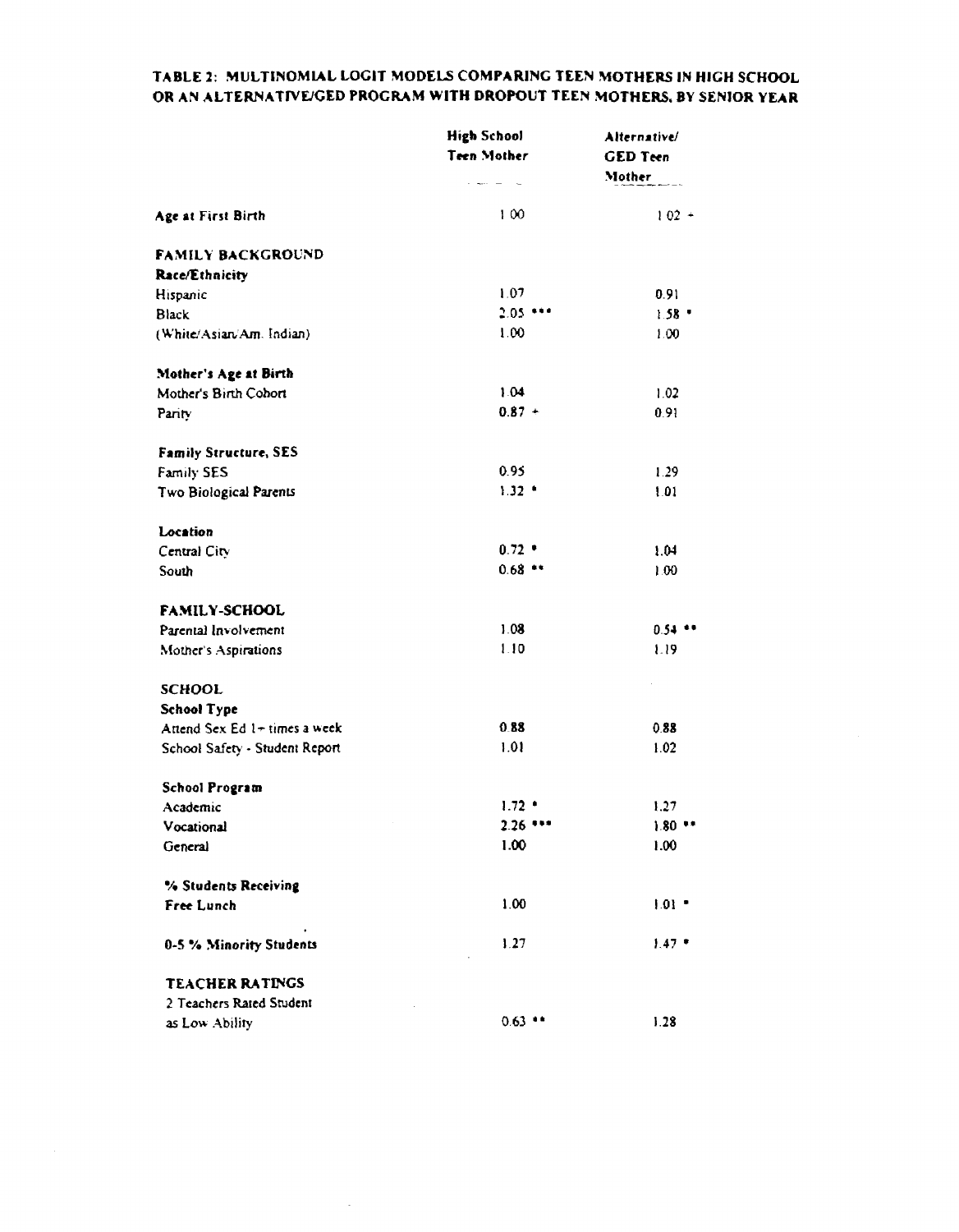#### TABLE 2 (continued)

|                                                                                                 | <b>High School</b><br><b>Teen Mother</b> | Alternative/<br><b>GED</b> Teen<br>Mother |
|-------------------------------------------------------------------------------------------------|------------------------------------------|-------------------------------------------|
| <b>INDIVIDUAL</b>                                                                               |                                          |                                           |
| School Involvement                                                                              |                                          |                                           |
| Standardized Test Score                                                                         | $1.04 +$                                 | $106$ $^{\circ}$                          |
| Grades                                                                                          | $1.46$ $*$                               | 1.29                                      |
| Post-Sec. Education Plans                                                                       | 0.98                                     | 0.99                                      |
| Behind Grade (age 15 or older in 8th grade)                                                     | 0.67                                     | 1.06                                      |
| Changed Schools 4+ times                                                                        | $0.71 -$                                 | 0.87                                      |
| $\mathcal{L}$ . The contract of $\mathcal{L}$ and $\mathcal{L}$ . The contract of $\mathcal{L}$ | רר במר                                   |                                           |

 $\label{eq:2.1} \frac{1}{\sqrt{2}}\left(\frac{1}{\sqrt{2}}\right)^{2} \left(\frac{1}{\sqrt{2}}\right)^{2} \left(\frac{1}{\sqrt{2}}\right)^{2} \left(\frac{1}{\sqrt{2}}\right)^{2} \left(\frac{1}{\sqrt{2}}\right)^{2} \left(\frac{1}{\sqrt{2}}\right)^{2} \left(\frac{1}{\sqrt{2}}\right)^{2} \left(\frac{1}{\sqrt{2}}\right)^{2} \left(\frac{1}{\sqrt{2}}\right)^{2} \left(\frac{1}{\sqrt{2}}\right)^{2} \left(\frac{1}{\sqrt{2}}\right)^{2} \left(\$ 

| Chi-Square | 293.27 |
|------------|--------|
| d.f.       | 56     |